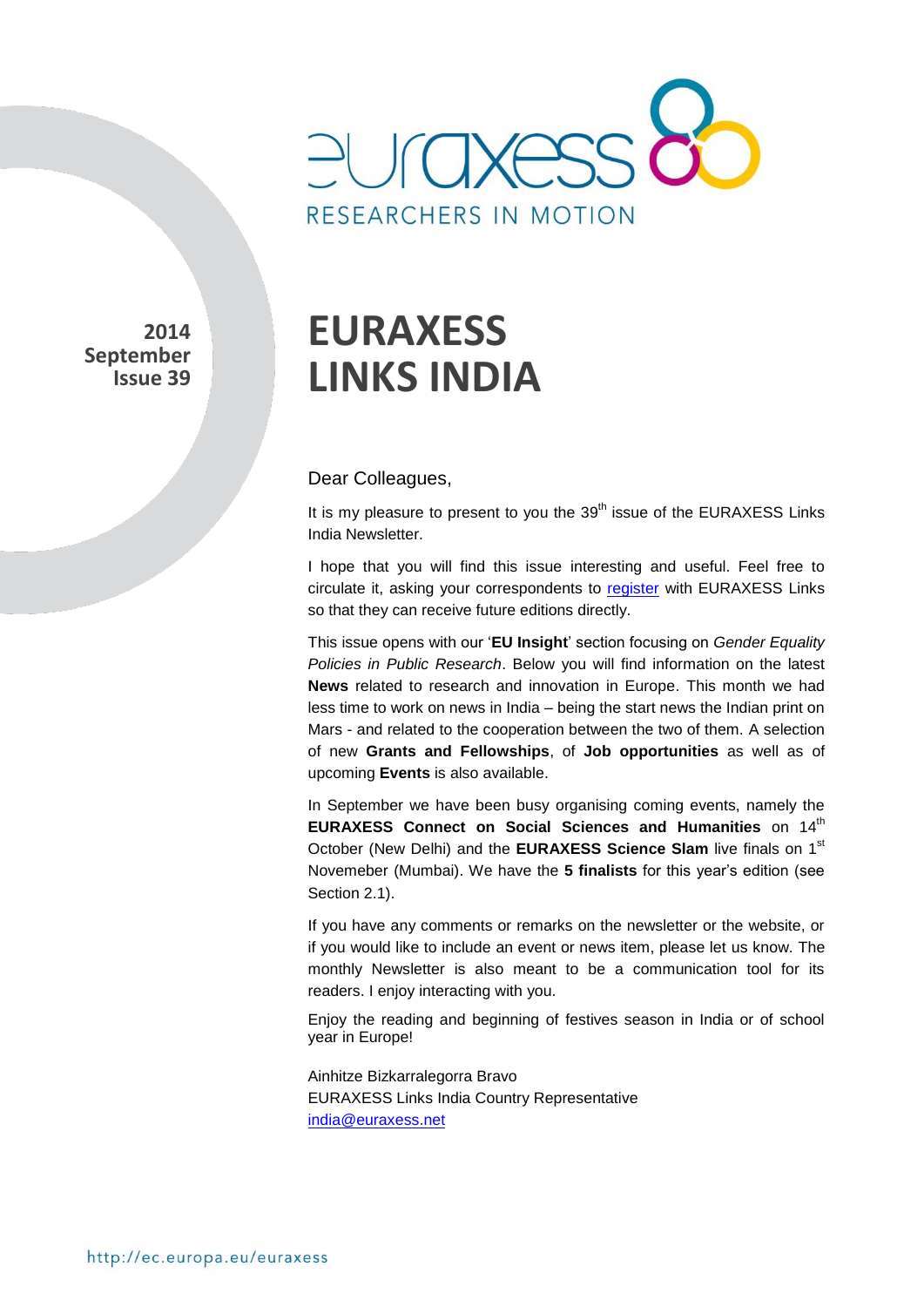## **Contents**

| 1 | EU Insight - Gender Equality Policies in Public Research  3 |                                                                                                                           |  |  |
|---|-------------------------------------------------------------|---------------------------------------------------------------------------------------------------------------------------|--|--|
| 2 |                                                             |                                                                                                                           |  |  |
|   | 2.1                                                         |                                                                                                                           |  |  |
|   | 2.2                                                         | EURAXESS Connect on Social Sciences and Humanities6                                                                       |  |  |
|   | 2.3                                                         |                                                                                                                           |  |  |
|   | 2.4                                                         |                                                                                                                           |  |  |
| 3 |                                                             |                                                                                                                           |  |  |
|   | 3.1                                                         |                                                                                                                           |  |  |
|   |                                                             | 3.1.1. ERC grants open again to Switzerland-based researchers 8                                                           |  |  |
|   |                                                             | 3.1.2 Extra ERC funding to test market potential of 50 research                                                           |  |  |
|   | 3.1.3                                                       | EU 'single market for research' now depends on national                                                                   |  |  |
|   | 3.1.6                                                       | EU Research Highlights - Mass producing super-thin films that                                                             |  |  |
|   | 3.2                                                         |                                                                                                                           |  |  |
|   | 3.2.1                                                       | Ambassador Cravinho meets Industry and Students in Pune12                                                                 |  |  |
|   | 3.2.2                                                       | EU-India STI Cooperation Days: 12-13 November 2014 in                                                                     |  |  |
| 4 |                                                             |                                                                                                                           |  |  |
|   | 4.1                                                         | Marie SkŁodoska-Curie Action: Innovative Training Networks                                                                |  |  |
|   | 4.2                                                         | European Research Council: Call for proposals to promote the<br>output of ERC-funded research amongst a wider audience 14 |  |  |
|   | 4.3                                                         | "MOVE-IN Louvain" Incoming post-doc Fellowships 14                                                                        |  |  |
|   | 4.4                                                         |                                                                                                                           |  |  |
|   | 4.5                                                         | Calls still open (see previous newsletters for more details)15                                                            |  |  |
| 5 |                                                             |                                                                                                                           |  |  |
|   | 5.1                                                         |                                                                                                                           |  |  |
|   | 5.2                                                         |                                                                                                                           |  |  |
|   | 5.3                                                         |                                                                                                                           |  |  |
| 6 |                                                             |                                                                                                                           |  |  |

EURAXESS Links India Newsletter is a monthly electronic newsletter, edited by EURAXESS Links India, which provides information of specific interest to European and non-European researchers in India who are interested in the European research landscape and conducting research in Europe or with European partners.

The information contained in this publication is intended for personal use only. It should not be taken in any way to reflect the views of the European Commission nor of the Delegation of the European Union to India.

Please email to [india@euraxess.net](mailto:india@euraxess.net) for any comments on this newsletter, contributions you would like to make, if you think any other colleagues would be interested in receiving this newsletter, or if you wish to unsubscribe.

Editor: Ainhitze Bizkarralegorra Bravo, EURAXESS Links India, Country Representative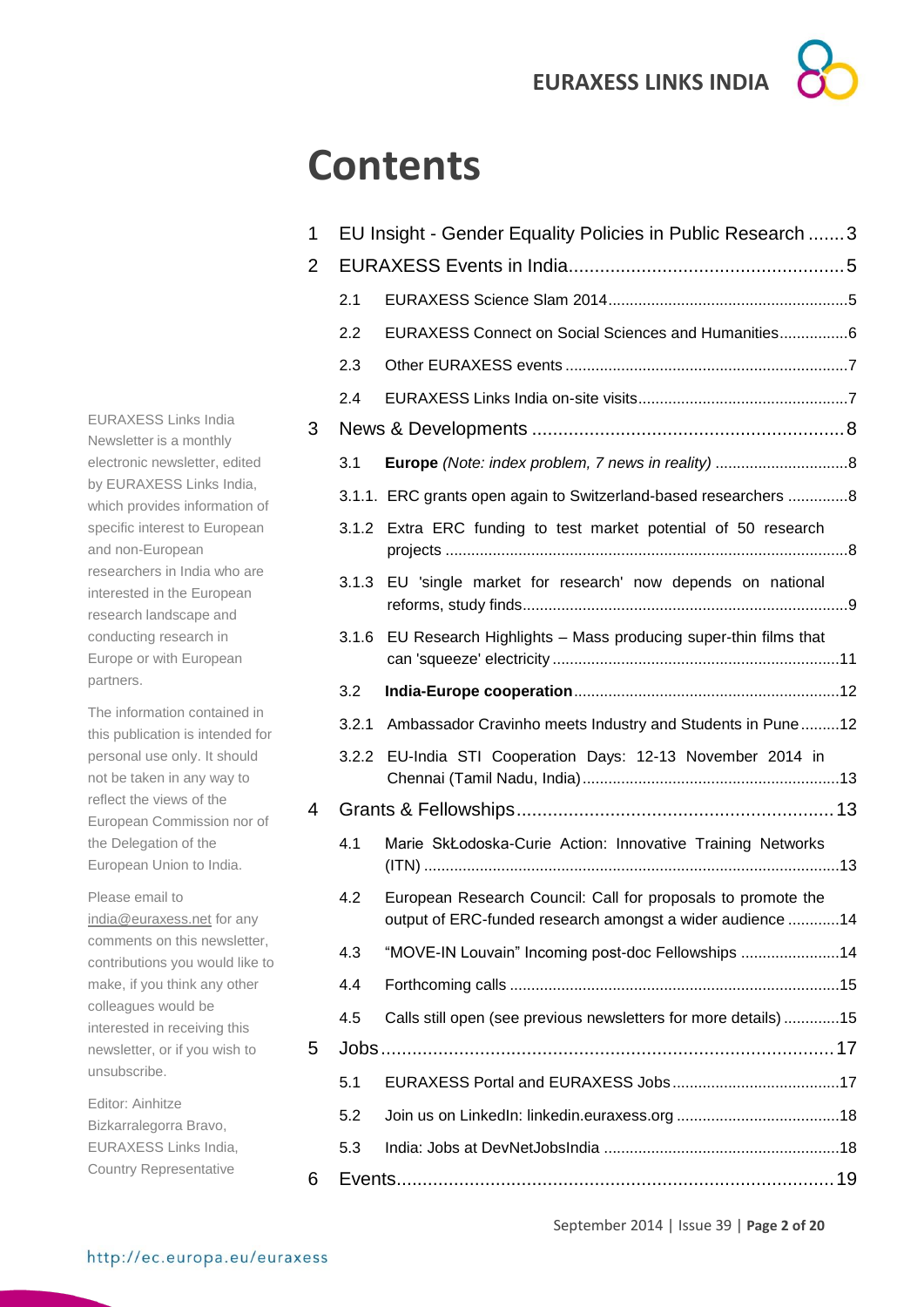

## <span id="page-2-0"></span>**1 EU Insight - Gender Equality Policies in Public Research**

For information on the Gender Summit please refer to the [EU Insight from July](http://www.google.de/url?sa=t&rct=j&q=&esrc=s&source=web&cd=1&ved=0CCMQFjAA&url=http%3A%2F%2Fec.europa.eu%2Feuraxess%2Fdata%2Flinks%2Fbrazil%2Fdocs%2FEUInsightJuly2014GenderSummit.pdf&ei=y0IqVPbcEZPTaJu_gcgF&usg=AFQjCNHRim-3FqM0eToATwznIBbTWDrFKA&bvm=bv.76477589,d.d2s)  [2014!](http://www.google.de/url?sa=t&rct=j&q=&esrc=s&source=web&cd=1&ved=0CCMQFjAA&url=http%3A%2F%2Fec.europa.eu%2Feuraxess%2Fdata%2Flinks%2Fbrazil%2Fdocs%2FEUInsightJuly2014GenderSummit.pdf&ei=y0IqVPbcEZPTaJu_gcgF&usg=AFQjCNHRim-3FqM0eToATwznIBbTWDrFKA&bvm=bv.76477589,d.d2s)

 $\Theta$ 

Since 2012, gender equality has been one of the five key policy areas for achieving the objective of a common research area in Europe. Therein, the Commission invites Member States to create legal and policy environments to incentivize the removal of legal and other barriers to the progression of women's careers in research while fully complying with EU gender equality legal provisions. Addressing gender imbalances in decision-making and strengthening the gender dimension in research programmes are some of the key issues.

The report "Gender Equality Policies in Public Research" provides an up to date overview on the situation of gender equality policy implementation in public research in the European Research Area (ERA).

The report is based on a survey conducted among the members of the Helsinki Group, the Commission's advisory group on gender, research and innovation. The study covers both EU Member States and other European countries associated to the EU research programme. Gender equality in the European Research Area (ERA) pursues three objectives: the equal participation of women and men both in scientific careers and in decision making, as well as the inclusion of gender analysis in research content and programmes.

[GENDER-NET](http://www.gender-net.eu/?lang=en) is **the first European Research Area Network (**[ERA-NET](http://cordis.europa.eu/fp7/coordination/about-era_en.html)**) to be dedicated to the promotion of gender equality** through structural change in research institutions, as well as to the integration of sex and gender analysis in research. It brings together a balanced [partnership](http://www.gender-net.eu/spip.php?rubrique27) of twelve national programme owners from across Europe and North America – i.e. ministries, national research-funding agencies or national organisations – with a shared commitment to gender equality and synergistic expertise in gender and science

Both, the ERA Communication of July 2012 to Member States, research performing organisations (RPOs) and funding organisations (RFOs) as well as the ERA Progress Report 2013 find that there is a clear need for more EU-wide coordination of gender equality policies through the regular exchange of experiences and progress reporting against equality indicators. The first steps in this direction have been taken in the form of the ERA-Net Gender-NET, a pilot transnational research policy initiative funded in the ERA-Net scheme of the European Commission to address the common challenges still facing European research institutions in achieving gender equality in research and innovation.

#### *Career access, development and environment*

Gender-related targets have been reported from several proactive countries, especially with regard to vertical segregation and the share of women in decision-making committees. Compared to 2008, the number of countries with some type of target or quota regulation (fixed quota, cascade model or flexible quota) has increased from eight to 18 countries today. Besides the use of quotas and targets, in a total of 19 countries, policies are in place to establish clear rules for the composition of selection panels, including roles and gender balance.

Provisions for maternity and parental leave, and in some cases for other care work, are actively implemented across ERA. However, beyond respecting general anti-discrimination provisions, very few countries have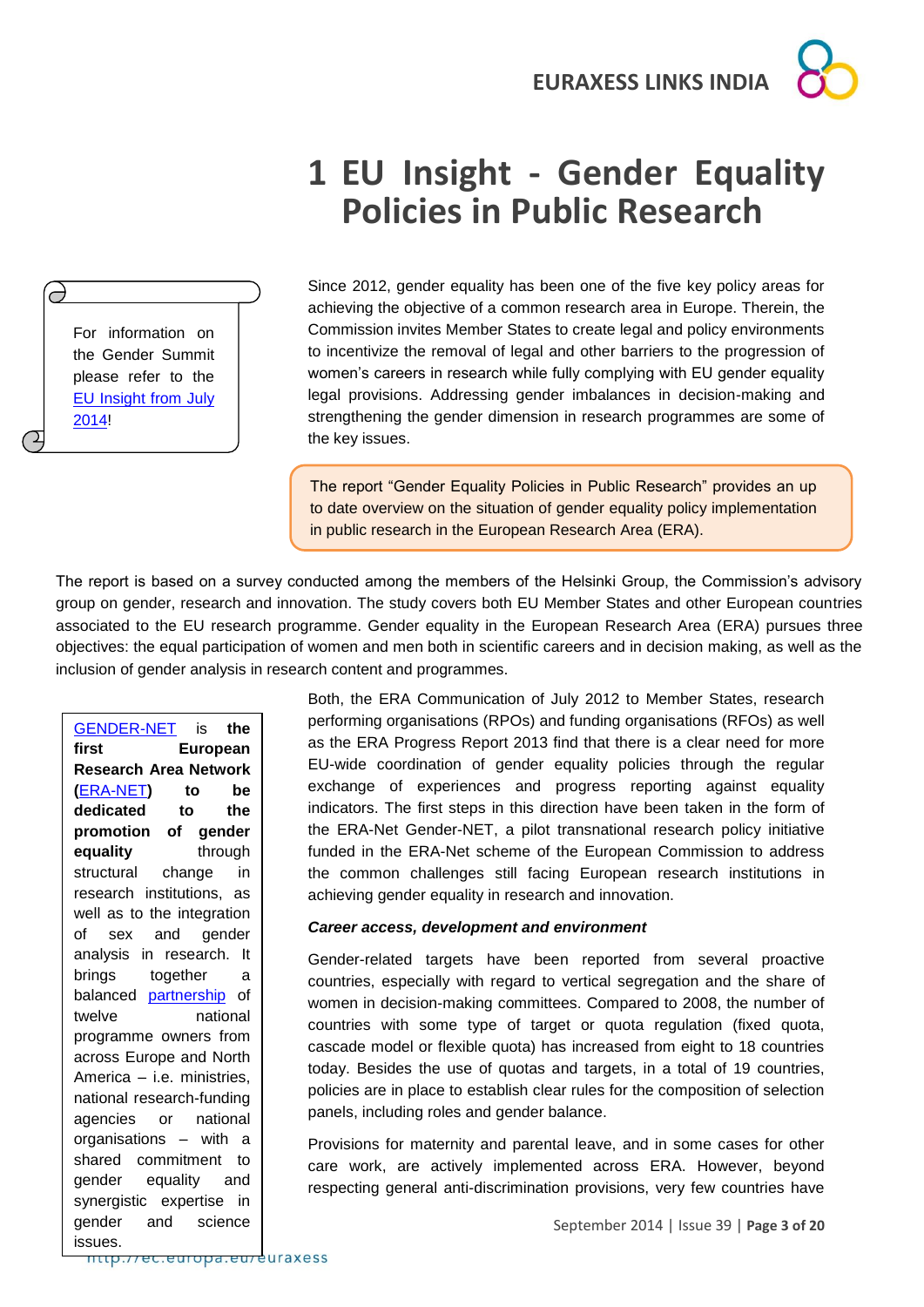

reported implementation of funding for proactive re-entry measures during or after leaves of absence.

#### *Institutional change versus individual measures*

In the past five years, the number of countries where research institutions modernised their management through more comprehensive gender equality plans has only risen modestly - from 12 to 15. Positive developments are observed in the few countries which have legal provisions that require or stimulate research institutions, including universities, to set up gender equality plans and adapt their practices.

### *Gender in research programmes and training*

In principle, two key ways have been established to consider gender in research funding organisations, programmes and projects. Firstly, as part of an equal opportunities policy to establish gender balance in access to research funding, decision-making on funding, etc. Secondly, with regard to research quality and relevance of the research itself by advising or requiring grant applicants to consider gender and sex analysis in the content of their research.

In the **She Figures 2012**, 17 out of 22 countries reported higher success rates for men in research funding. About two thirds of the countries (19 out of 31) surveyed for the "Gender Equality Policies in Public Research" indicated that the consideration of gender equality is not explicitly required or an eligibility criterion in national research funding programmes.

*We must do better. We need joined up policies that will achieve real change on gender equality across Europe. That means equal opportunities; equal treatment and more attention to gender in research itself.*

European Commissioner for Research, Innovation and Science, Máire Geoghegan-Quinn

Sources:

The information for this EU Insight has largely been taken from the Executive Summary of the Report "Gender Equality Policies in Public Research". The full report can be found here:

[1] [Gender Equality Policies in Public Research](http://www.google.de/url?sa=t&rct=j&q=&esrc=s&source=web&cd=1&cad=rja&uact=8&ved=0CCMQFjAA&url=http%3A%2F%2Fec.europa.eu%2Fresearch%2Fpdf%2F199627_2014%25202971_rtd_report.pdf&ei=VF0qVIiAFojnavLvgIAB&usg=AFQjCNEY4FwF4-sGhPS4WrFXSt5OWVyqoA&sig2=D1HeyFvOfaa8S_omtBWL7Q&bvm=bv.76477589,d.d2s)

[2] [Press release: Progress on gender equality in public research slow and](http://ec.europa.eu/research/index.cfm?pg=newsalert&year=2014&na=na-030914)  [uneven across Europe](http://ec.europa.eu/research/index.cfm?pg=newsalert&year=2014&na=na-030914)

[3] [Gender-NET ERA-Net](http://www.gender-net.eu/?lang=en)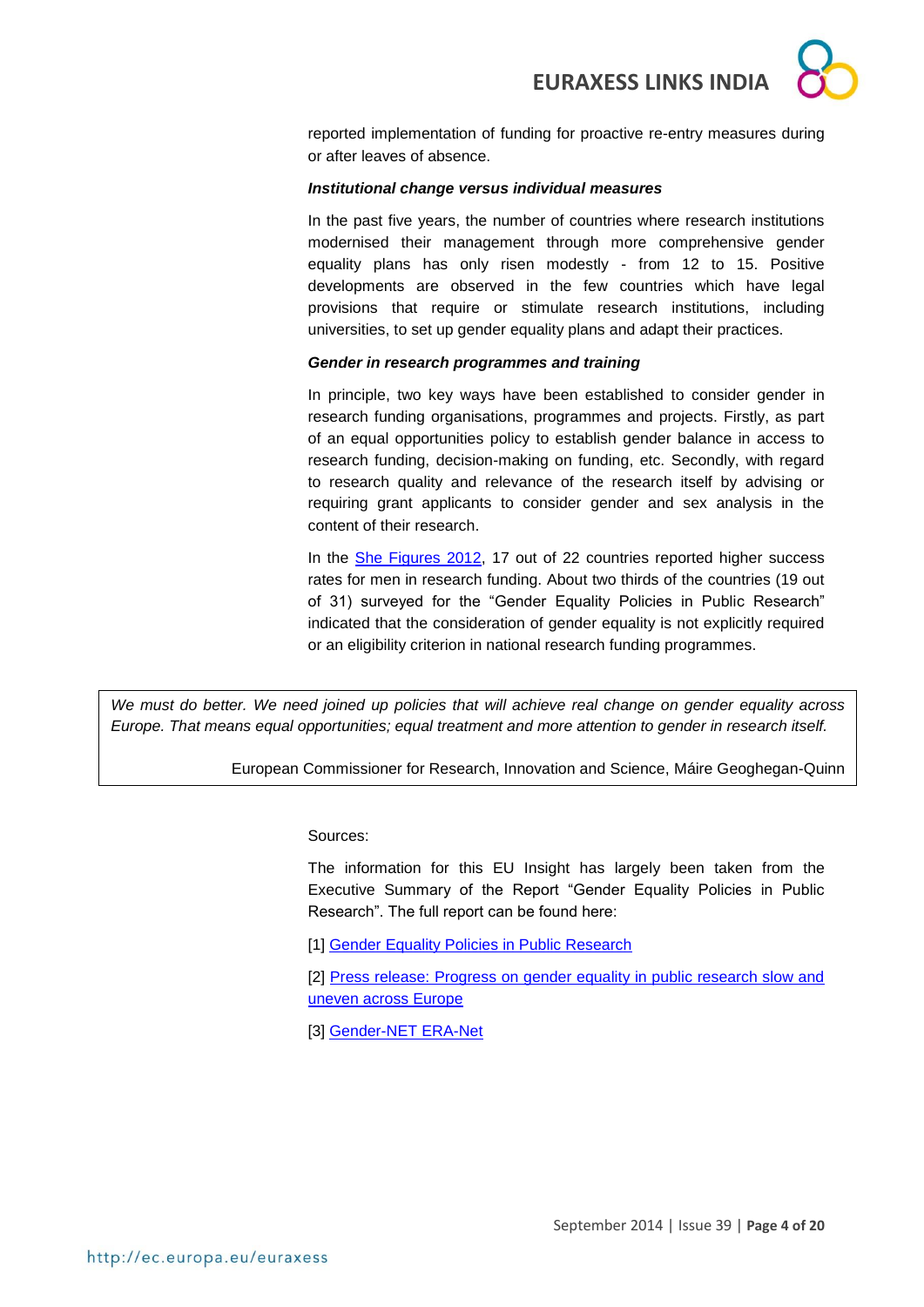## <span id="page-4-0"></span>**2 EURAXESS Events in India**

## <span id="page-4-1"></span>2.1 EURAXESS Science Slam 2014

The deadline for submission of videos with a short presentation of what the participating researchers would llike to present to the audience at the live finals on 1<sup>st</sup> November closed on 21<sup>st</sup> September.

EURAXESS Links India would like to thank those of you helping in the promotion of the science slam during the campaign to attract pontential slammers.

Following the pre-selectation criteria published on EURAXESS Links India website, the **Review Panel**, made of 6 experienced scientists, academic and administrators has pre-selected the **five finalists** that will be invited to compite for the title of EURAXESS Science Slammer India 2014 and the 1<sup>st</sup> prize comprising of a free trip to Europe in spring 2015 to visit a research institute of the winner's choice and partixipation at a science communication training.

*The finalists are (alphabetical order):* 

**Mr. Saurabh Aggarwal,** Indian Institute of Science (Bangalore), PhD student

*Title of presentation*: "Bringing Science to Villages"

**Mr. Anand Das,** TIFR (Tata Institute of Fundamental Research, Mumbai, Maharastra), PhD student

*Title of presentation*: "Mechanisms of brain cell damage in Alzheimer's disease"

**Ms. Sabeena M**, HBNI / IGCAR (Homi Bhabha National Institute/ Indira Gandhi Centre for Atomic Research, Kalpakkam) , PhD student *Title of presentation*: "Playing with Molybdenum atoms in Titanium lattice"

**Ms. Priti Gupta,** TIFR (Tata Institute of Fundamental Research, Mumbai), PhD student

*Title of presentation*: "Bending Rules: N-Lightening the Future"

**Ms. Shreejata Gupta**, National Institute of Advanced Studies (Bangalore), PhD student

*Title of presentation*: "Towards the Roots of Language: Development of communication systems in macaques leading to understanding of human language"

*Composition of the Review Panel:*

Mr. Denis Dambois, Reseach and Innovation Counsellor at EU Delegation to India

Ms. Chitra Natarajan, Dean at Homi Bhabha Centre of Science Education (HBCSE) Faculty associated to TIFR



sclence slam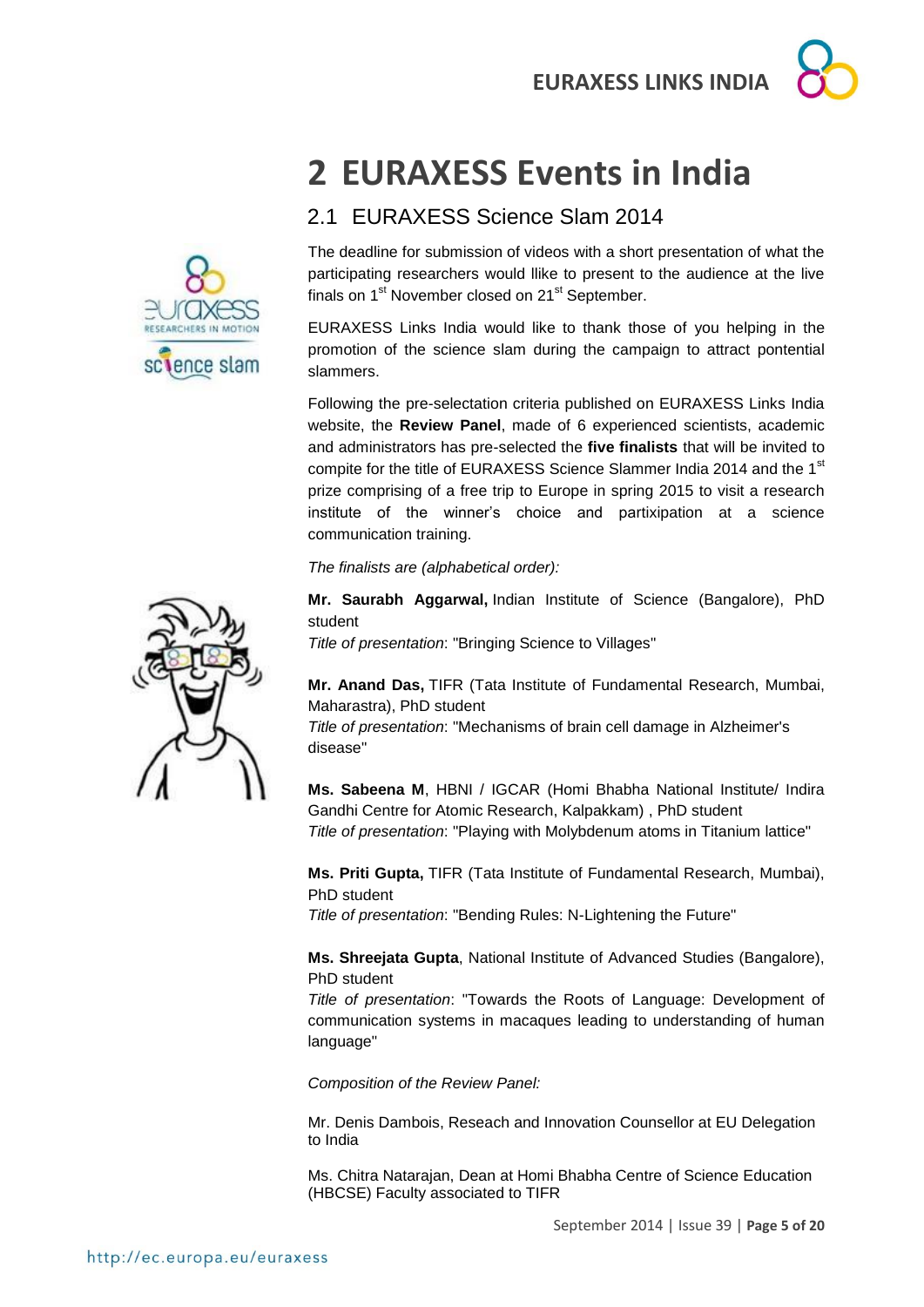Mr. Arnab Bhattacharya, Associate Professor at Tata Institute of Fundamental Research (TIFR)

Ms. Monika Sharma, Senior Programme manager at Research Councils UK (RCUK) India

Mr. Gerold Heinrichs, Project Management Agency at German Aerospace Center (PT-DLR)

Ms. Ainhitze Bizkarralegorra Bravo, EURAXESS Links India

The new campaign to target the audience attending the live finals on  $1<sup>st</sup>$ November will open in early October. Keep tuned for further information on [EURAXESS Links India](http://ec.europa.eu/euraxess/index.cfm/links/events/india/science_slam) website.

The event is open to the general public, researchers, industry, educational and research institutes, European companies and Embassies, etc. Prior registration will be required as seats are limited. We also want to ensure that it will be mixed crowd.

Those interested need to register by  $26<sup>th</sup>$  October 2014. Admission will only be possible if you have registered and received the confirmation e-mail. If you want to make sure that you *have your seat and say choosing* the new EURAXESS Science Slammer India go and register ASAP after the information is on our website. The winner will be selected by the Audience and the Review Panel.



The event will be organised in partnership with the Tata Institute of Fundamental Research (TIFR) at Café Zoe, and old factory turned into a European style eatery that it is an innovative concept on its own.

It will be an evening event where we will put together an original show with the live presentations, networking spaces, food & beverages, and last but not least the award ceremony. It promises to be a memorable European evening in India.

The live final in Mumbai will be one out of the six finals of the  $2^{nd}$  Global EURAXESS Science Slam. The other finals will take place in Bangkok, Rio de Janeiro, Beijing, Tokyo and Toronto this year.

# Social Sciences and Humanities EaUIP

## <span id="page-5-0"></span>2.2 EURAXESS Connect on Social Sciences and **Humanities**

EURAXESS Links India is starting the new school year actively participating at the launch of the 'EU-India Social Sciences and Humanities Platform (EqUIP)' on 14th October in New Delhi.The new Platform will be coordinated by ESRC and ICSSR.

EURAXESS Links India is offering its network a whole day event with *'Opportunities for Europe-India cooperation on Social Sciences and Humanities'*. The morning session will be dedicated to 'EURAXESS Connect: Linking Europe and India on Social Sciences and Humanities'. The official launch of EqUIP Platform will fill the afternoon programme.

 $\mathbb{C}$  +il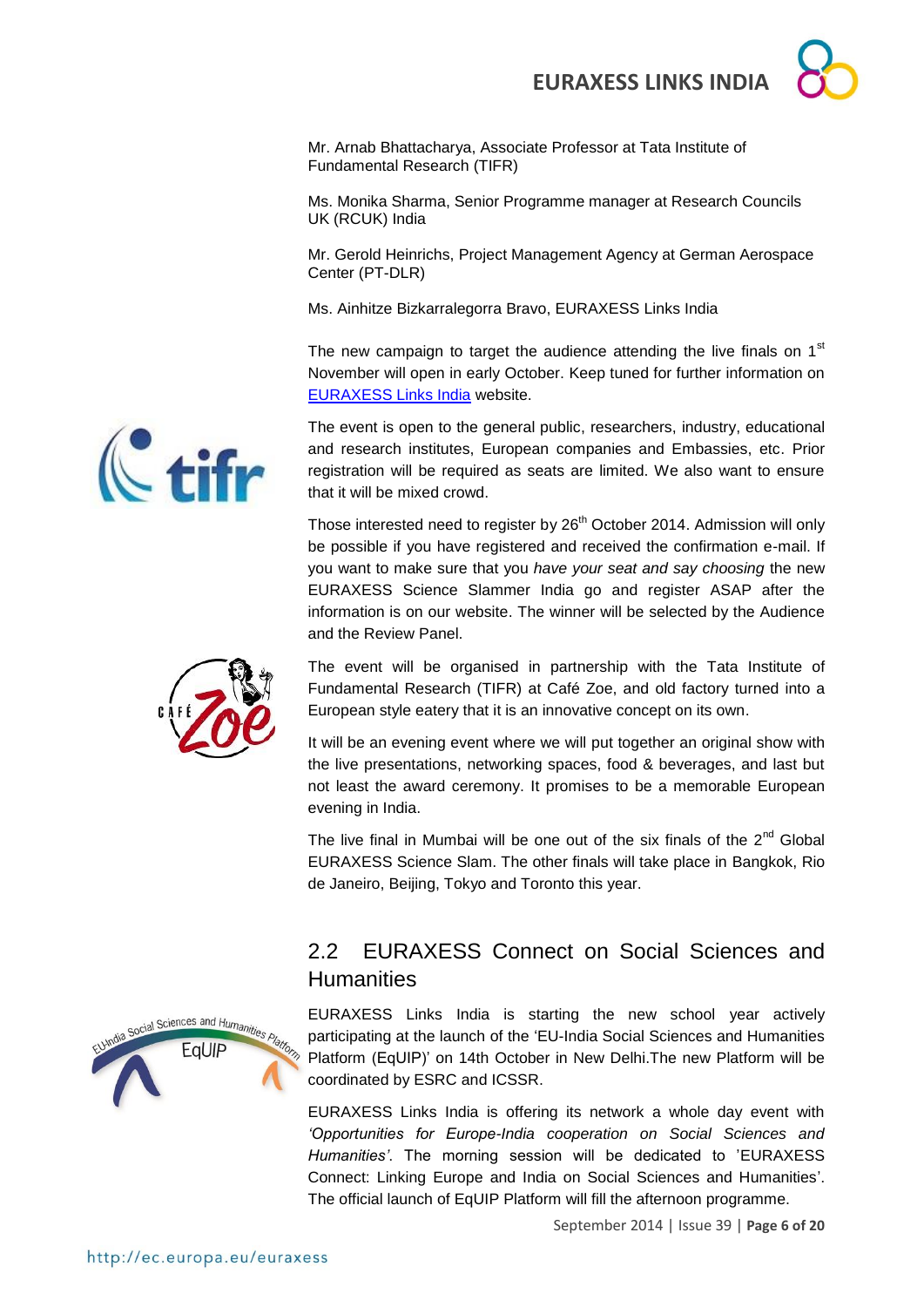Following a call of expression of interest launched in September, 25 researchers among those part of EURAXESS Links India community will have been to attend the one-day event. Another 80 participants from Europe and India will be attending the official launch of EqUIP Platform..

Read more[:EU-India UPDATE](http://euindiaenewsletter.com/Vol_7_August_2014/EqUIP.html) by the EU Delegation to India

## <span id="page-6-0"></span>2.3 Other EURAXESS events



After the EURAXESS Connect event with researchers in social science and humanities and the  $2^{nd}$  EURAXESS Science Slam final, it will be the turn to inaugurate EURAXESS Links Office hosted by PT-DLR (Project Management Agency – German Aerospace Center) in New Delhi. This will be rather and institutional event jointly organised with two other German organisations who share a common office space at Nehru Place. The new meeting point will be ready to welcome you after 15<sup>th</sup> November (subject to prior appointment to make sure that you can meet EURAXESS Links India Country Represenative when you go by).

EURAXESS Links India will aslo be present at the following events:

- **EU-India STI Cooperation Days**: 12-13 November, Chennai (Tamil Nadu)
- **2 nd GITA Platform at Knowledgexpo**: 20-22 November, Noida (Delhi)
- **European Higher Education Fair 2014**: 30 November and 1 December New Delhi, and 6 December Kolkata. For Kolkata we are working on a EURAXESS Share event too.

It will be good meeting as many as you as possible at these events. Feel free to let me know if you are also attending any of these so that I can be alert and ready to meet you face to face.

Follow the latest on EURAXESS Links India events [here.](http://ec.europa.eu/euraxess/index.cfm/links/events/india)

The European Union Delegation to India is also following the event on [Facebook EU in India.](https://www.facebook.com/EUinIndia) EURAXESS Science Slam or other related posts are published there on regular basis.

## <span id="page-6-1"></span>2.4 EURAXESS Links India on-site visits



The 'EURAXESS Info Day' at Bharati Vidyapeeth University in **Pune** originally planned for September will take place on 17<sup>th</sup> October.

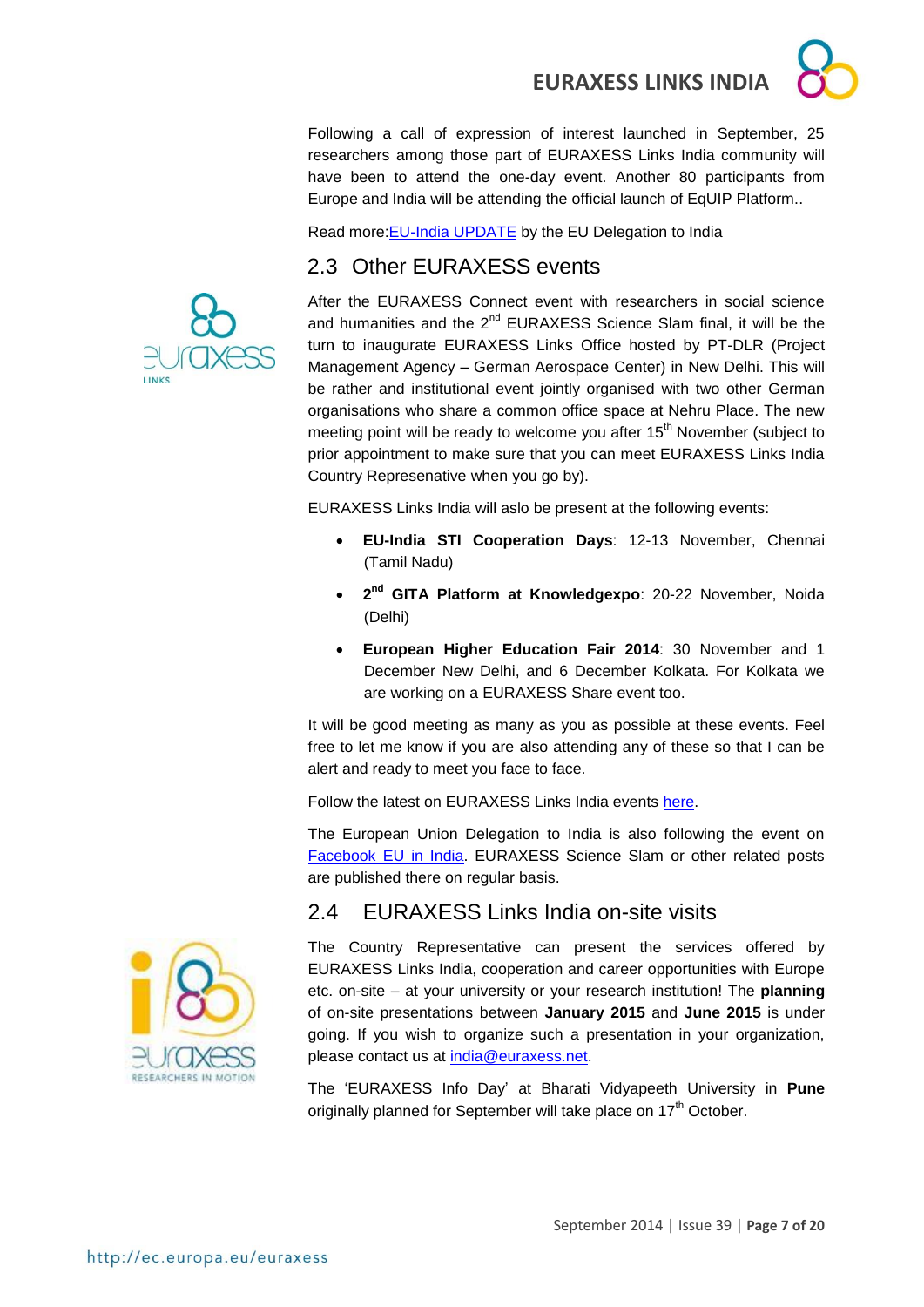

## <span id="page-7-0"></span>**3 News & Developments**

## <span id="page-7-1"></span>3.1 **Europe** *(Note: index problem, 7 news in reality)*

## <span id="page-7-2"></span>3.1.1. ERC grants open again to Switzerland-based researchers

On 15 September the European Commission has published an update regarding association of Switzerland to parts of the Horizon 2020 programme, including access to the European Research Council (ERC) funding.

Pending the finalisation of required procedures on the EU and Switzerland's side, it is expected that the Agreement associating Switzerland to parts of Horizon 2020 could be signed later this year and will produce effects from 15 September 2014.

Under this assumption the ERC candidates of any nationality with a host institution based in Switzerland can now apply for the ERC competitions with deadlines from 15 September 2014. The **ERC 2014 Proof of Concept** [call](http://ec.europa.eu/research/participants/portal/desktop/en/opportunities/h2020/calls/erc-2014-poc.html) (deadline 1 October 2014) and the [2014 Advanced grants call](http://ec.europa.eu/research/participants/portal/desktop/en/opportunities/h2020/calls/erc-2014-adg.html) (deadline 21 October 2014) are hence open to them.

For more information, visit the [Participant Portal](http://ec.europa.eu/research/participants/portal/desktop/en/support/about.html) or read the agreement's [summary.](http://ec.europa.eu/research/participants/data/ref/h2020/other/hi/h2020-hi-swiss-part_en.pdf)

## <span id="page-7-3"></span>3.1.2 Extra ERC funding to test market potential of 50 research projects

Developing therapies for children with congenital heart defects, monitoring water quality in real-time, improving the nutritional qualities of potatoes or making the best informed choices when buying a new house. These are some of the issues to be tackled by 50 outstanding scientists who are receiving 'Proof-of-Concept' grants of up to €150,000 each from the European Research Council (ERC). This 'top-up' funding is designed to help researchers who already hold an ERC grant, to test the market potential of their frontier research.

With a very limited part of the ERC budget, the 'Proof of Concept' scheme can help ERC grant holders unleash considerable innovation potential. The grant covers costs related to activities such as establishing intellectual property rights, investigating commercial and business opportunities (e.g. setting up a start-up) or technical validation (e.g. carrying out clinical tests).

ERC President Jean-Pierre Bourguignon commented: "The ERC 'Proof of Concept' scheme makes it possible for ERC grant winners to get some extra support to investigate the innovation potential of their good ideas." He added: "More ERC grant winners apply for this call every year, which is a remarkable trend. It means that they see how their frontier research can be pushed beyond its initial frame and how their results can also be translated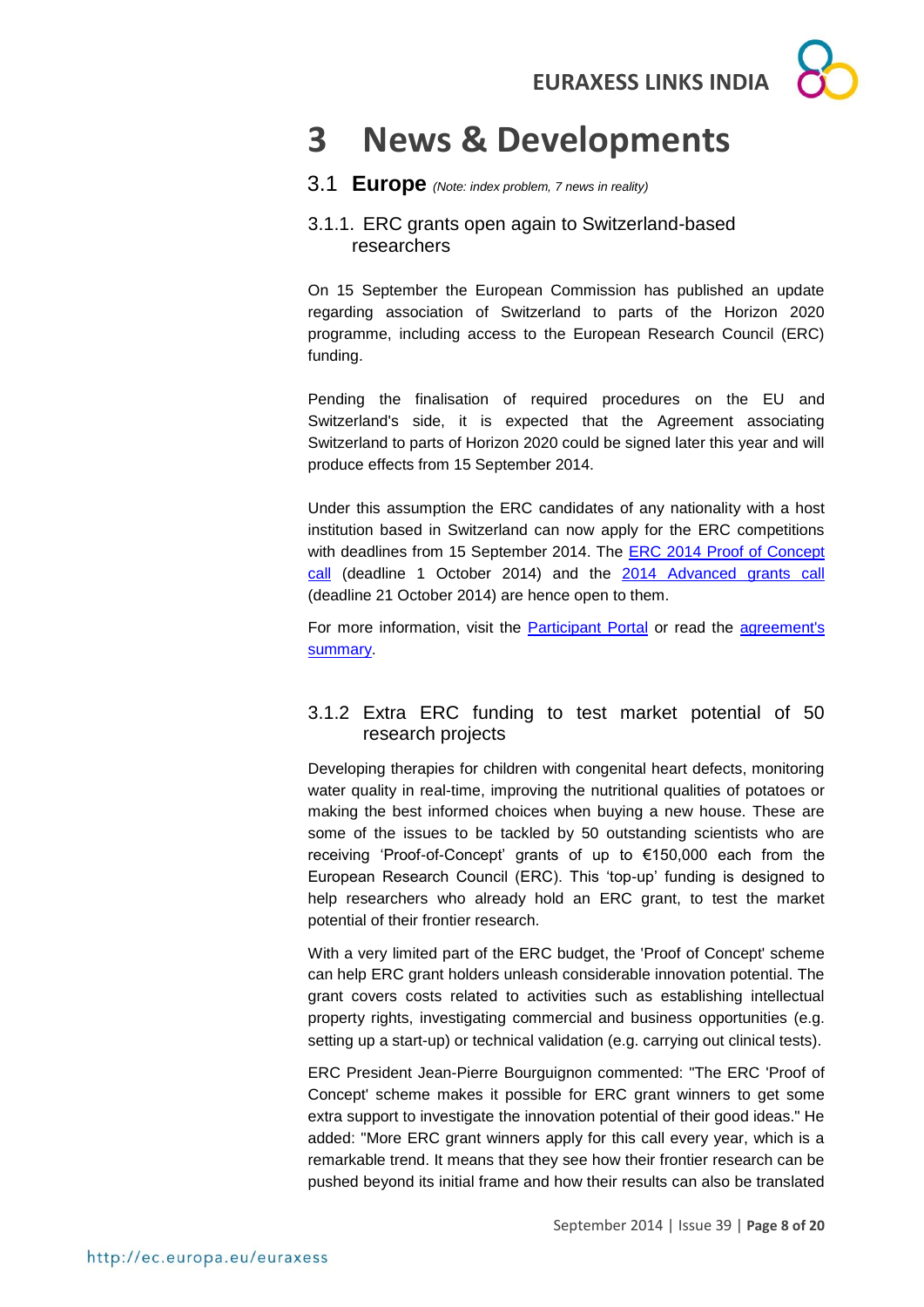into marketable products and services. For them, this opens the way to a broader impact on society."

A total of 182 proposals were submitted to the first round of this call, and the success rate is around 28%. Grants are being awarded to researchers based in 12 EU and associated countries in the European Research Area.

You can check the list of the 50 selected researchers by country of host institution and their research topics [here.](http://erc.europa.eu/sites/default/files/press_release/files/erc_list_poc_2014_first_results.pdf)

Source: [ERC](http://erc.europa.eu/)

## <span id="page-8-0"></span>3.1.3 EU 'single market for research' now depends on national reforms, study finds

The ERA partnership between Member States, research stakeholders and the Commission has made good progress in delivering ERA. The conditions for achieving a **European Research Area (ERA)**, where researchers and scientific knowledge can circulate freely, are in place at the European level. Reforms must now be implemented at the Member State level to make ERA work.

This is the main conclusion of the latest **ERA progress report**, presented on 16 September by the European Commission. The report updates last year's overview [\(IP/13/851\)](http://europa.eu/rapid/press-release_IP-13-851_en.htm), and presents individual country reports that give a snapshot of implementation on the ground, notably at the level of research organisations.

European Commissioner for Research, Innovation and Science Máire Geoghegan-Quinn said: *"We have made good progress on the European Research Area in recent years. It is now up to Member States and research organisations to make good on their commitments and put in place the necessary reforms. The Commission will help where it can, including with the €80 billion investment from our new research and innovation programme, Horizon 2020. In particular, national and EU research efforts need to be much more closely aligned if we are to increase impact at EU level."*

The following initiatives announced in the ERA Communication have been firmly established:

- Member States are increasingly adopting measures in support of ERA, and reflecting them in their national reform programmes;
- The EU has embedded ERA in the European semester. It also provides substantial funding for ERA measures, for instance promoting open recruitment, open access to publications and data as well as gender equality through Horizon 2020;
- Research organisations such as research funders and researchperforming institutions have shown strong support for the ERA agenda;
- An ERA Monitoring Mechanism has been set up and is delivering increasingly strong data to evaluate performance at the Member State and institutional level.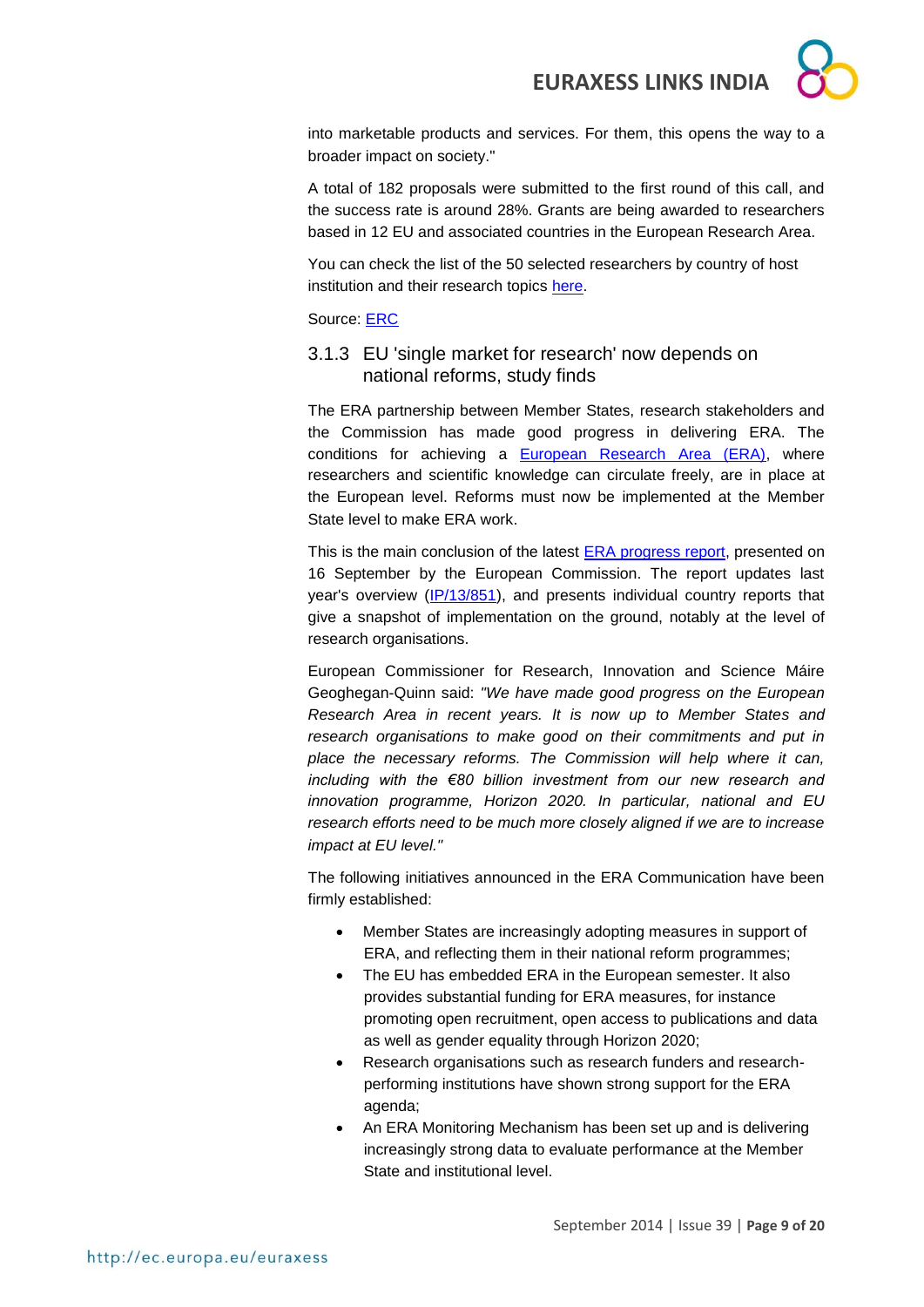The analysis confirms that the conditions for the completion of ERA that the Commission [identified](http://ec.europa.eu/research/era/pdf/era-communication/era-communication_en.pdf) in 2012 are in place.

At the same time differences still remain at Member State and institutional level. For example, while competitive project-based funding occurs in all Member States, the extent of it varies significantly between countries.

Read more in source: [European Commission](http://europa.eu/rapid/press-release_IP-14-1003_en.htm)

### 3.1.4 Snail-inspired pollution test wins 2014 EU young scientist award

Two young Portuguese scientists have scooped a first prize at the EU young scientist awards for their work on how the eggs of pond snails can be used to measure the amount of pollutants in water.

Mariana De Pinho Garcia and Matilde Gonçalves Moreira da Silva, both 16, have designed a method of isolating eggs from the Lymnaea stagnalis pond snail and testing them for toxicity, which provides an indication of whether the water they live in is polluted.

Their project was one of three to win a first prize of EUR 7 000 each at the European Union Contest for Young Scientists (EUCYS) in Warsaw, Poland, where over 30 [additional awards](http://ec.europa.eu/research/eucys/2014/pdf/eucys_2014_annex_prize-winners.pdf#view=fit&pagemode=none) were given to Europe's young scientists, including a week at CERN, the European Nuclear Research Centre, and a visit to the European Southern Observatory in Chile.

João Pedro Estácio Gaspar Gonçalves de Araújo, also from Portugal, was awarded for his work in the mathematical field of semigroup theory, while Luboš Vozdecký from the Czech Republic was recognised for his experiments to characterise rolling friction, the force that resists the motion when an object rolls on a surface.

Read more in source: [Horizon magazine](http://horizon-magazine.eu/article/snail-inspired-pollution-test-wins-2014-eu-young-scientist-award_en.html)

## 3.1.5EU Research Highlights – Life-saving ultrasound device could prevent heart attacks and strokes

European scientists have developed a revolutionary new ultrasound device capable of identifying patients at imminent risk of a heart attack or stroke. The technique, which is the subject of a patent application, was developed by the SUMMIT project, which is supported by the Innovative Medicines Initiative (IMI).

Atherosclerosis occurs when plaques of fatty material build up on the inside walls of the blood vessels that supply blood to the heart and brain. If a plaque breaks up, the resulting blood clot could block the blood vessel and so cause a stroke or heart attack.

Both are leading causes of death; according to the World Health Organization, cardiovascular disease kills 17 million people globally every year, with many of these deaths being due to heart attacks and strokes.

Currently, detecting plaques that are at risk of breaking up involves expensive, risky, often painful procedures as medical devices are inserted © CLIPAREA.com - fotolia into the blood vessels themselves.



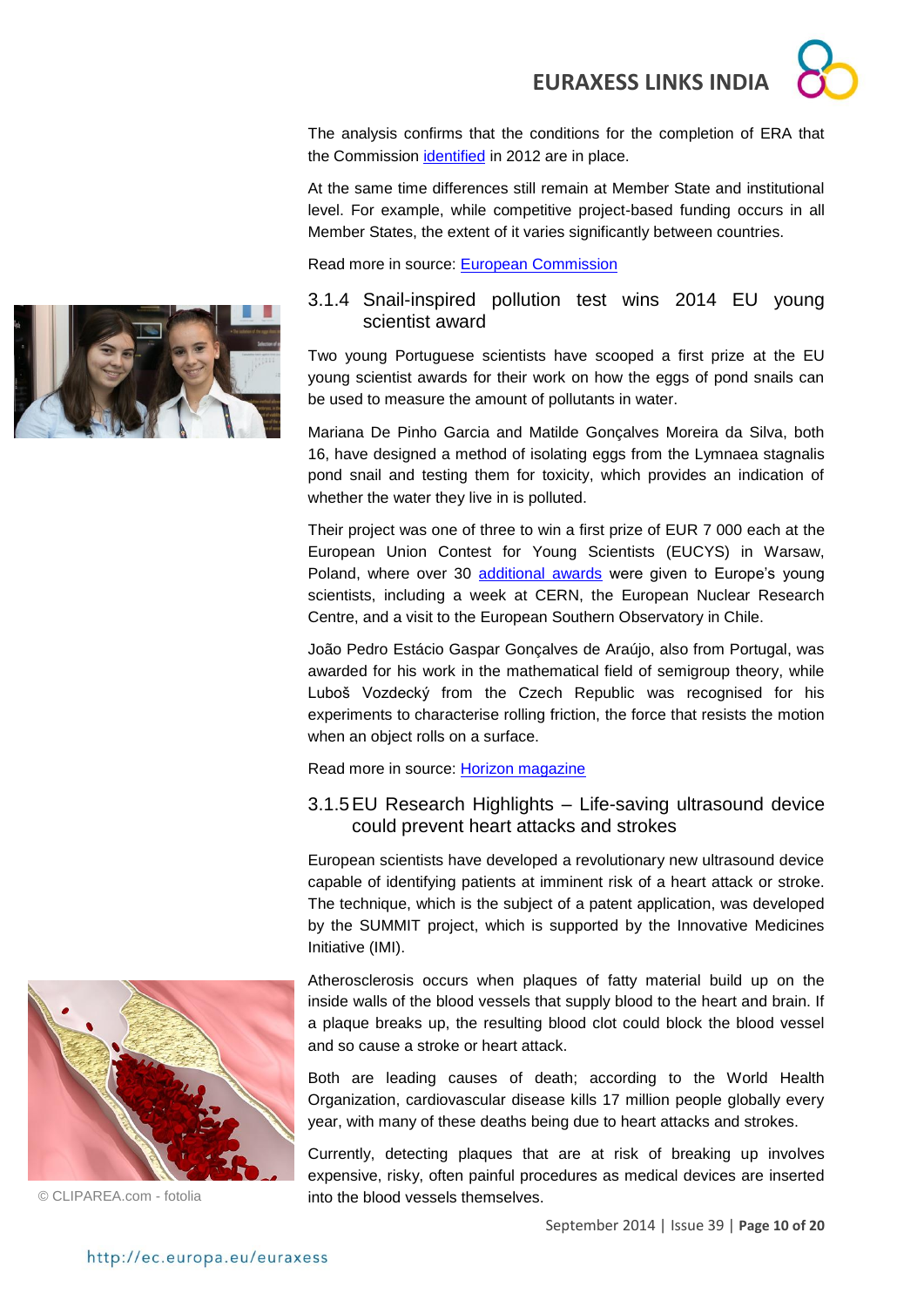Furthermore, these techniques can only be used to assess clots around the heart; inserting medical devices into the arteries leading to the brain is simply too dangerous.

The new technique developed by SUMMIT, dubbed Ultrasound-based Plaque Structure Analyses (UPSA), is non-invasive, requiring neither xrays, needles, nor magnetic fields. In fact, it can be used at the patient's bedside, just like the ultrasound machines used on pregnant women. Designed to be user friendly, the new technique will allow clinicians to easily identify patients at an increased risk of heart attack or stroke and follow them up appropriately.

More information in source: European Commission



© Evgenia Tiplyashina - fotolia

## <span id="page-10-0"></span>3.1.6EU Research Highlights – Mass producing super-thin films that can 'squeeze' electricity

Today, we might take it for granted that mobile-phone cameras, desktop printers, medical equipment, automobile parts and other everyday items will continue to get smaller, lighter and more reliable.These enhancements seem so natural and gradual that we might not even realise it on a day-today basis.

However, many technological advances are needed to improve and miniaturise such devices. One such advance is the growing use of a type of thin material known as "piezoelectric" film. The European Union (EU) funded project PIEZOVOLUME focused on speeding the production of this material. The research team worked to develop high-volume production tools and methods that are expected to help make the high-tech devices and systems of the future faster, lighter and more efficient.

Up to 100 times thinner than a piece of office paper, these ceramic "piezoelectric" films have the remarkable ability to either generate electricity when squeezed, or to move when subjected to electricity. Translated from the original Greek, in fact, piezoelectric means "pressure electricity."

The thin films, as delicate as they may be, are an essential component in a growing number of medical, communications, aerospace and consumer products – from ultrasound machines and computer disc drives, to automobile airbags and miniature pumps, to disposable blood-pressure sensors and even machines that could scavenge energy from vibrations.

Despite the critical importance of piezoelectric thin film, Europe has lacked the ability to mass-produce it on an industrial scale. This has held back the competitiveness of industries that rely on the material. "By mass-producing piezoelectric films, we can ensure that a whole range of electronic devices become smarter than they are now," says PIEZOVOLUME coordinator Frode Tyholdt of the Norwegian research organisation SINTEF. "Europe has a chance to lead in this field."

More information in source: [European Commission](http://ec.europa.eu/research/infocentre/article_en.cfm?id=/research/headlines/news/article_14_09_12_en.html?infocentre&item=All&artid=32760&caller=AllHeadlines)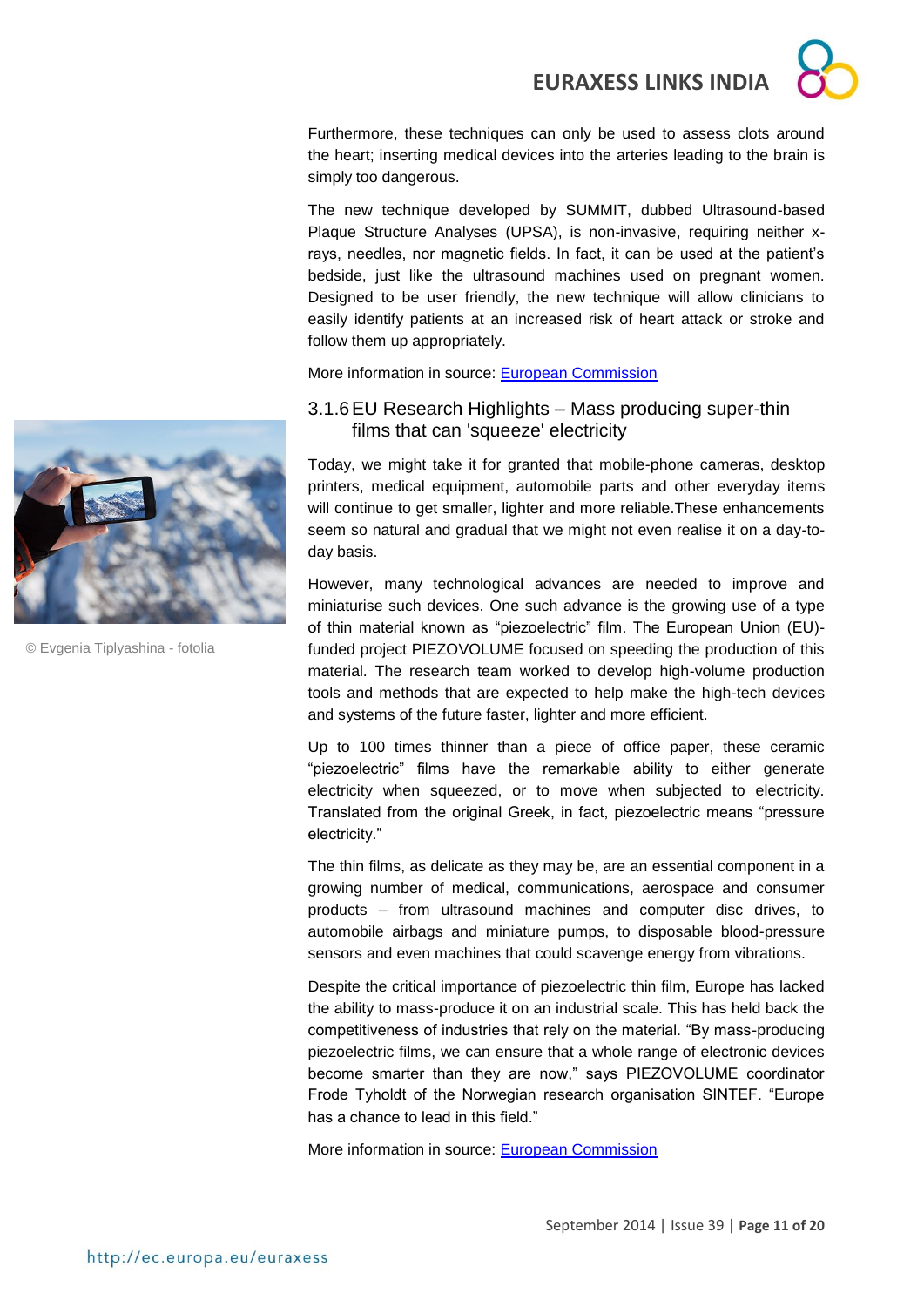



© RFsole - fotolia

## 3.1.7 EU Research Highlights – Maximising air quality data to better forecast climate change

Climate forecasts depend in particular on precise information - not only to estimate how living conditions on Earth may change, but also how humanity will have to adapt to these changes. A European Union (EU) funded project, MACC, has developed an innovative system to collect and coordinate precise information to aid in these climate forecasts.

A wide range of indicators – from greenhouse gas and ozone levels, to air quality and the presence of aerosols (combinations of particles and gases) in the atmosphere – go into estimating how the Earth's atmosphere has changed in recent years due to man-made and natural emissions. The MACC research team collected data from satellites as well as groundbased and airborne sensors and made it available to the scientific community and decision-makers, as well as key institutions such as the Intergovernmental Panel on Climate Change. The team developed a firstof-its-kind system to compile crucial data that gives those involved in climate and air quality policies a complete picture of weather and pollution trends.

More information in source: [European Commission](http://ec.europa.eu/research/infocentre/article_en.cfm?id=/research/headlines/news/article_14_09_16_en.html?infocentre&item=All&artid=32778&caller=AllHeadlines)

## <span id="page-11-0"></span>3.2 **India-Europe cooperation**

## <span id="page-11-1"></span>3.2.1 Ambassador Cravinho meets Industry and Students in Pune

On 13 and 14 August, 2014, H. E. Dr. João Cravinho, Ambassador of the European Union to India undertook a two-day visit to Pune in Maharashtra. This provided an opportunity to discuss with a wide range of interlocutors, issues ranging from economics and politics to development and environment.

As part of the EU Delegation's sustained engagement with academic institutions beyond the capital, two events were organised at the Sociology Department and the Defence Studies Department of the University of Pune. A meeting with Vice-Chancellor Dr. W.N. Gade was followed by a round table discussion with extremely motivated European students from the Euroculture programme, an exchange programme piloted by the Sociology Department of the university.

In addition, the Ambassador visited a sanitation project, a joint venture of the European Union and Pune Municipal Corporation implemented by the NGO CHF India Foundation. A visit to a slum provided evidence of progress in sanitation which has become a priority at the national level. The community-based programme, which started in 2012, aims at raising awareness on the use and maintenance of toilets in urban slums. The 5 year project also includes solid waste management and a bio-methanation plant.



.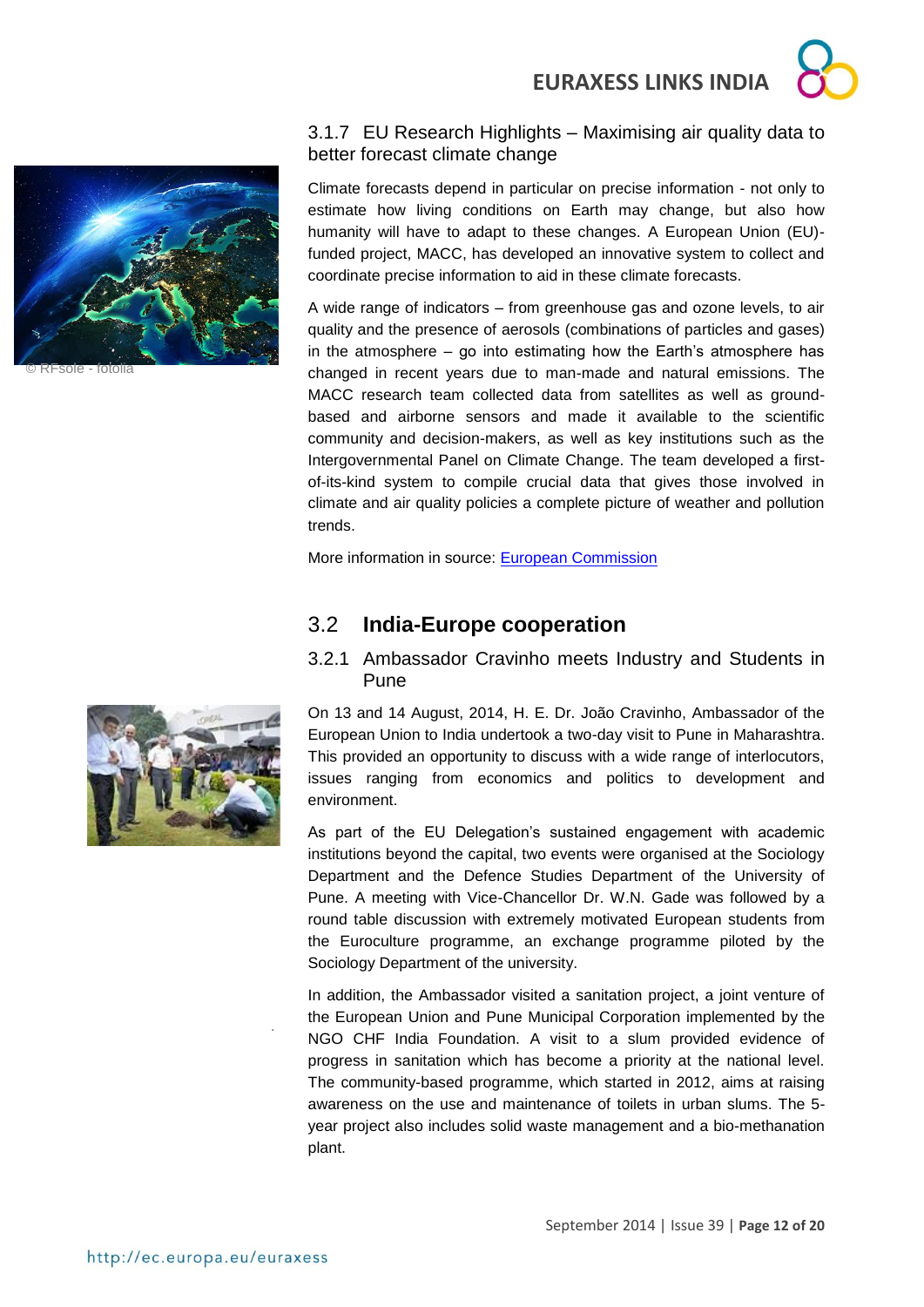



Ambassador Cravinho at the Volkswag<br>Pune Plant with MD Mr. Kodumudi

Pune has become a corporate hub, with the city expanding rapidly. A visit to Thermax gave insights into the business of the firm in diverse environment-related areas (from boilers to water treatment) with investments in European Union Member States such as Denmark and Germany. Education is another field in which the company is now investing its efforts through Teach for India and Akanksha.

The EU Ambassador also visited European investments in the outskirts of Pune including Volkswagen (the largest investment by a German automotive manufacturer) and the French cosmetics brand L'Oréal.

#### Read more: [EU-India UPDATE](http://euindiaenewsletter.com/Vol_7_August_2014/Ambassador.html)

## <span id="page-12-0"></span>3.2.2 EU-India STI Cooperation Days: 12-13 November 2014 in Chennai (Tamil Nadu, India)

Important stakeholders from science, academia, industry, SMEs and policy makers will join the event to discuss ongoing and future cooperation and to set the scene for further fruitful initiatives in the field of STI. The event aims at supporting the policy dialogue by creating new research and business networks on issues of priority interest for both regions, and to promote funding opportunities offered by the EU, India, bilateral programmes and by industry.

This edition will be focused on Energy, in order to maximize future scientific and business collaboration in this field. During the event market opportunities in Europe and India for entrepreneurs will be explored and innovative technologies will be showcased. The event will also support the Linking of existing bilateral and multilateral projects on Energy .

The event is jointly organized by the INDIGO POLICY and INNO INDIGO projects (http://indigoprojects.eu/) and supported by European Commission and the European Business and Technology Centre, EBTC.

EURAXESS Links India Country Representative Ms. Ainhitze Bizkarralegorra Bravo will be there as one of the speakers.

Read more: [EU-India STI Cooperation Days 2014](EU-India%20STI%20Cooperation%20Days%202014)

Registration: [click here](http://www.b2match.eu/euindiacoopdays2014/)

## <span id="page-12-1"></span>**4 Grants & Fellowships**

## <span id="page-12-2"></span>4.1 Marie SkŁodoska-Curie Action: Innovative Training Networks (ITN)

### **Deadline for application: 13 January 2015**

The second Horizon 2020 call for proposals, offering the EU-funded Innovative Training Networks (ITN) a total of €370 million, opens today. This scheme aims to train a new generation of creative, entrepreneurial and innovative early-stage researchers.

September 2014 | Issue 39 | **Page 13 of 20** The Innovative Training Networks is an action under the Horizon 2020 activity, Marie Skłodowska-Curie actions. This scheme will extend the traditional academic research training setting and will provide researchers

**INNO** 

*AN INDIGO EVENT ON ENERGY: Participate to the EU-India - STI Science, Technology and Innovation - Cooperation Days, in Chennai (INDIA) from 12 to 13 November 2014*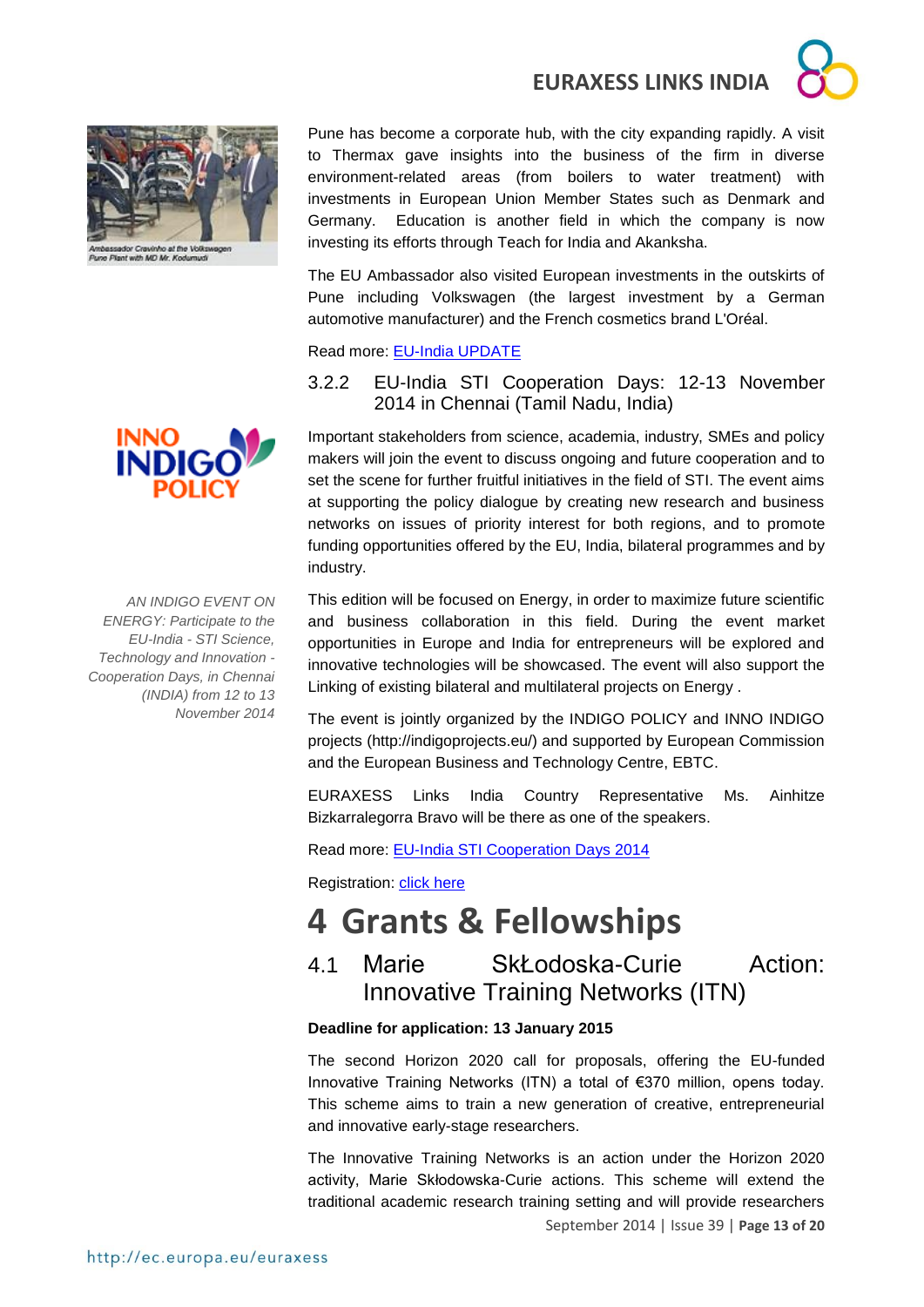with a combination of research-related and transferable competences. It will offer enhanced career perspectives in both the academic and nonacademic sectors through international, interdisciplinary and inter-sector mobility, combined with an innovation-oriented mind-set.

Support will be given to competitive selected joint research training and/or doctoral programmes, implemented by partnerships of universities, research institutions, research infrastructures, businesses, SMEs, and other socio-economic actors from different countries across Europe and beyond.

Partnerships take the form of collaborative European Training Networks (ETN), European Industrial Doctorates (EID) or European Joint Doctorates (EJD). Each project should have a clearly identified supervisory board coordinating network-wide training and establishing active and continuous communication and exchange of best practices among the partners.

Read more: [Participant Portal](http://ec.europa.eu/research/participants/portal/desktop/en/opportunities/h2020/calls/h2020-msca-itn-2015.html)

## <span id="page-13-0"></span>4.2 European Research Council: Call for proposals to promote the output of ERC-funded research amongst a wider audience

### **Deadline for application: 16 December 2014**

Through this Call for proposals, the ERC wishes to support an ambitious series of communication actions to promote and raise awareness of ERCfunded projects and results across Europe to as wide an audience as possible, including scientists, students, media, policy-makers, the business community and the general public. The actions will go beyond traditional scientific conferences and take a novel and creative approach.

The application procedure consists of a single submission stage.

The maximum duration of the project will be 48 months. Up to two proposals will be selected.

Type of action: Coordination and Support Actions

Read more: [Participant Portal](http://ec.europa.eu/research/participants/portal/desktop/en/opportunities/h2020/calls/erc-2014-support-1.html)

## <span id="page-13-1"></span>4.3 "MOVE-IN Louvain" Incoming post-doc **Fellowships**

### **Deadline for 1st call for proposals: 1 January 2015**

"MOVE-IN Louvain" Incoming post-doc Fellowships is a new transnational fellowship programme developed by the Université catholique de Louvain (UCL) in partnership with the Université de Namur (UNamur) and the Université Saint-Louis (ULS-B) with the support of the European Commission (Marie Curie actions).

September 2014 | Issue 39 | **Page 14 of 20** In line with the European Research Area (ERA) objectives, the programme's goal is to create favourable conditions for transnational mobility of highly skilled researchers. In respect for the EURAXESS

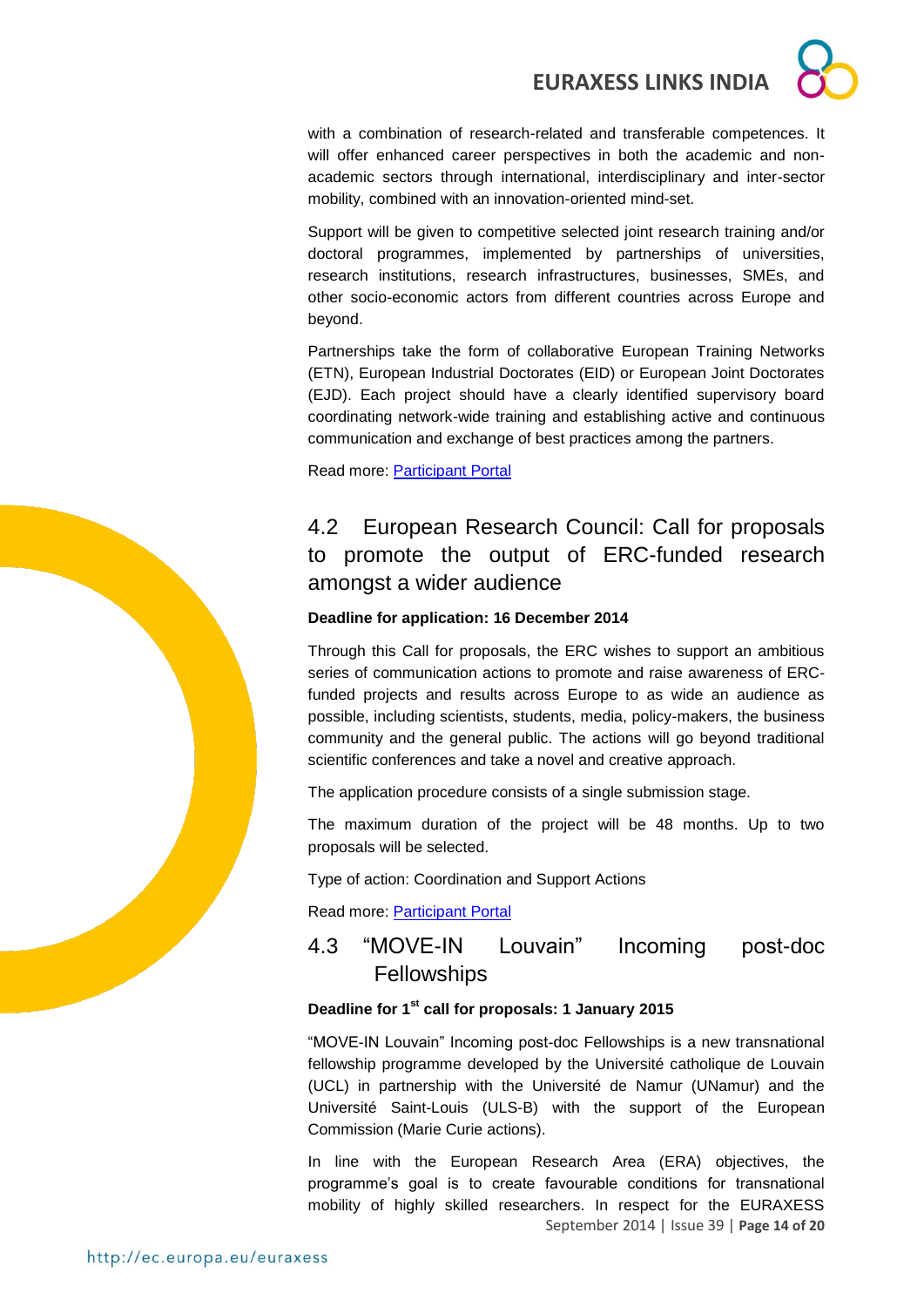principles, fellows will be selected through a transparent selection process carried out, notably, by independent experts.

The programme will last 5 years, issuing 3 calls for proposals. Depending on the duration of the stay of the candidates retained for funding, about 53 fellowships will be granted per call.

For further information on the call 2015: [UCL](http://www.uclouvain.be/en-movein.html)

## <span id="page-14-0"></span>4.4 Forthcoming calls

**Revised Horizon 2020 Work Programme 2014-2015** has been adopted on 22 July 2014. [Read more](http://ec.europa.eu/research/participants/portal/desktop/en/funding/reference_docs.html#-) (check for documents ending with "v.2" under H2020/Work Programmes/2014-15/Main WP).

**European Research Council (ERC)'s Work Programme 2015** has been published. [Read more.](http://erc.europa.eu/sites/default/files/document/file/ERC_Work_Programme_2015.pdf)

### <span id="page-14-1"></span>4.5 Calls still open (see previous newsletters for more details)

**Horizon 2020 – First calls:** Some of the 145 calls published in December 2013 are still open in the fields of Societal Challenges, Industrial Leadership and Science with and for Society).

Access all open calls on the [Horizon 2020 Participant Portal.](http://ec.europa.eu/research/participants/portal/desktop/en/opportunities/h2020)

Deadline for submission (many by late August/September/October, also in early 2015): check under specific call.

The following *calls under Horizon 2020* are *highlighted* here:

#### **Call for Proposals for [ERC Advanced Grants](http://ec.europa.eu/research/participants/portal/desktop/en/opportunities/h2020/calls/erc-2014-adg.html)**

Advanced Grants are designed to support excellent Principal Investigators at the career stage at which they are already established research leaders with a recognised track record of research achievements. This action is open to researchers of any nationality who intend to conduct their research activity in any Member State or Associated Country. Deadline: 21 October 2014

#### **Six new calls under [Societal Challenges and Industrial Leadership](http://ec.europa.eu/research/participants/portal/desktop/en/opportunities/h2020)**

Deadlines for submission: between 17 September and 12 November 2014. Verify exact date under each call.

### **Spreading excellence and widening participation - [Call for Twinning](http://ec.europa.eu/research/participants/portal/desktop/en/opportunities/h2020/calls/h2020-twinn-2015.html)  [\(H2020-TWINN-2015\)](http://ec.europa.eu/research/participants/portal/desktop/en/opportunities/h2020/calls/h2020-twinn-2015.html)**

Deadline: 12 December 2014

*Other calls:* 

#### **WWWforEurope Best Paper Award**: **[Call for papers](http://www.foreurope.eu/fileadmin/events/BestPaperAward/Call_for_Papers_2nd_WWWforEurope_Best_Paper_Award.pdf)**

Submission deadline: 16 November 2014

The 2nd WWWforEurope Best Paper Award will be granted for research dealing with important, yet so far under-researched topics related to various economic and social consequences of a low-growth development path for Europe

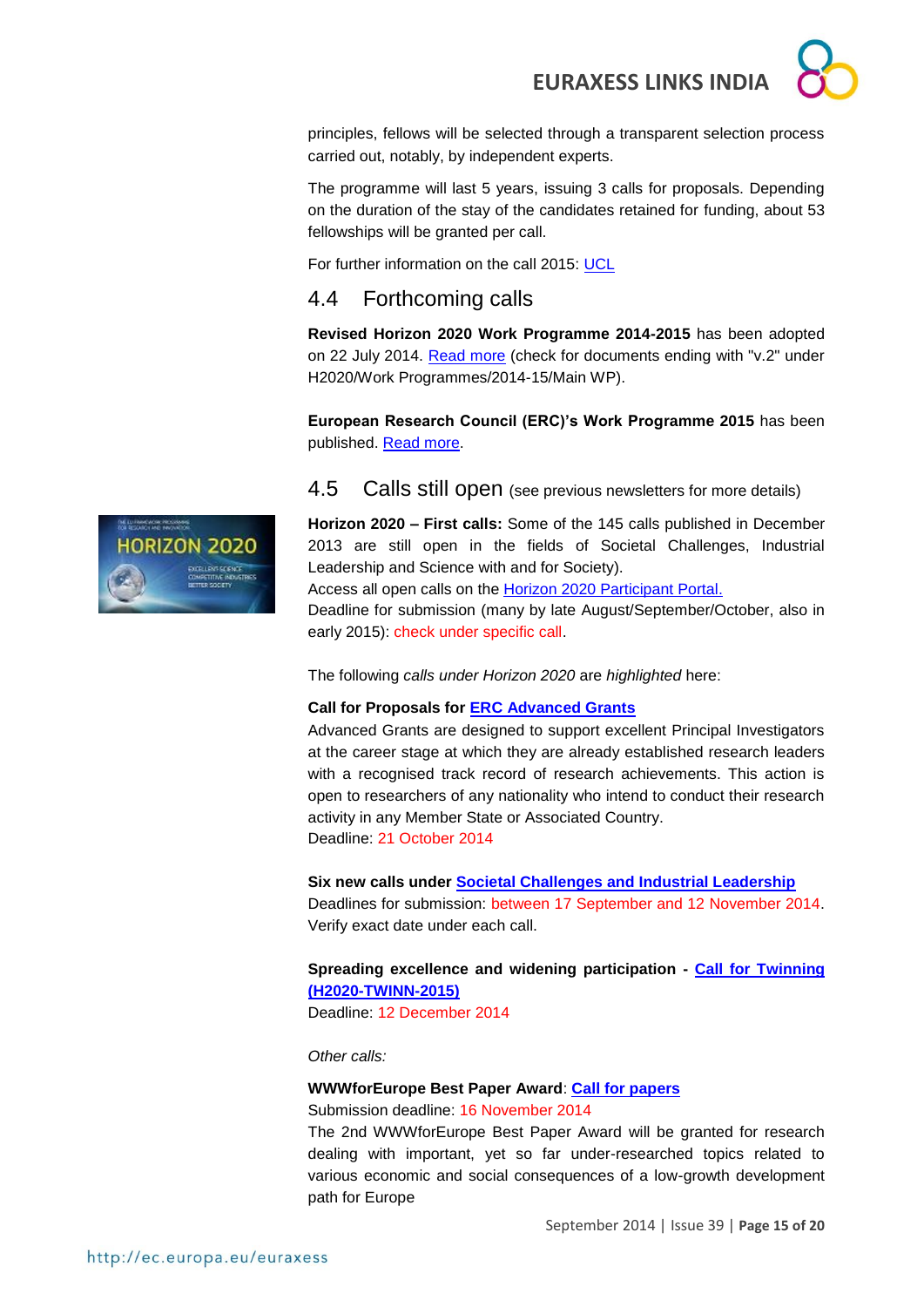



*India specific calls:*

**INNO INDIGO: [EU-India Joint Call on 'Clean Water and Health'](http://indigoprojects.eu/funding/inno-indigo-calls/ipp_1)** Application submission deadline: 15 October 2014

**Indo-Dutch: [Joint Research Programme for ICT](http://www.nwo.nl/en/funding/our-funding-instruments/ew/indo-dutch-joint-research-programme-for-ict/indo-dutch-joint-research-programme-for-ict.html)** Deadline for submission: 14 October 2014 **Indo-Dutch: [Cooperation between The Netherlands and India on X-ray](http://www.nwo.nl/en/funding/our-funding-instruments/ew/cooperation-india-x-ray-astronomy-and-technology/cooperation-india-x-ray-astronomy-and-technology.html)  [Astronomy and Technology](http://www.nwo.nl/en/funding/our-funding-instruments/ew/cooperation-india-x-ray-astronomy-and-technology/cooperation-india-x-ray-astronomy-and-technology.html)**

Deadline: no deadline applicable.

**India-Israel [Initiative for Industrial R&D \(i4RD\) Programme](http://gita.org.in/funding_India-Israel.html)** *Dates applicable to Indian & Israeli applicants*: Submission Date of i4RD Joint Application Form: December 19, 2014 Release of Request for Proposal Results: June 2015 (tentative) *Additional dates for Israeli applicants*: Notification of Approval for Phase II Application (Israeli Companies only): January 15, 2015 Phase II Application Submission Deadline (Israeli Companies only): February 15, 2015

## **INSA [Medal for Young Scientists 2015](http://insaindia.org/pdf/YS_Brochure_2015.pdf)**

Deadline for submitting nominations: 31 October 2014 Any citizen of India who has not attained the age of 35 years on December 31, of the year preceding the year of award, shall be eligible for the award. Only those born on or after 1 January 1980 are eligible for consideration in the year 2015

*Calls by European Research Area countries:* 

## **BELGIUM: [Scientific Prize Gustave Boël -](http://www.fnrs.be/docs/Reglement-et-documents/International/FRS-FNRS_Gustave_Boel_Sofina_Fellowships_Regulations.pdf) Sofina Fellowships to go to [China or India](http://www.fnrs.be/docs/Reglement-et-documents/International/FRS-FNRS_Gustave_Boel_Sofina_Fellowships_Regulations.pdf)**

Deadline for application: 4 November 2014

Applicants must be doctoral student or a postdoctoral researchers (max. PhD + 3 yrs.), affiliated to a Belgian university and with EU citizenship (28 Member States).

**GERMANY-ISRAEL: 7th German - [Israeli Call for Proposals for Joint](http://www.eurekanetwork.org/c/document_library/get_file?uuid=4ff08b6c-3b06-4f8e-891f-d1b76f13c9c0&groupId=10137)  [R&D Projects](http://www.eurekanetwork.org/c/document_library/get_file?uuid=4ff08b6c-3b06-4f8e-891f-d1b76f13c9c0&groupId=10137)**

Deadline: 30 October 2014

#### **IRELAND: [SFI Targeted Research Professorship Programme 2014](http://www.sfi.ie/funding/funding-calls/open-calls/sfi-targeted-research-professorship-programme.html)**

Deadline for application: Potential Candidates wishing to apply to the Programme should contact one of the Universities participating in the Programme. Expressions of Interest may be submitted by Universities at any time up until 17:00 on November 7th 2014. Full Proposals are by invitation only, following the submission and evaluation of Expression of Interest documentation and should normally be made within 6 months of invitation from SFI.



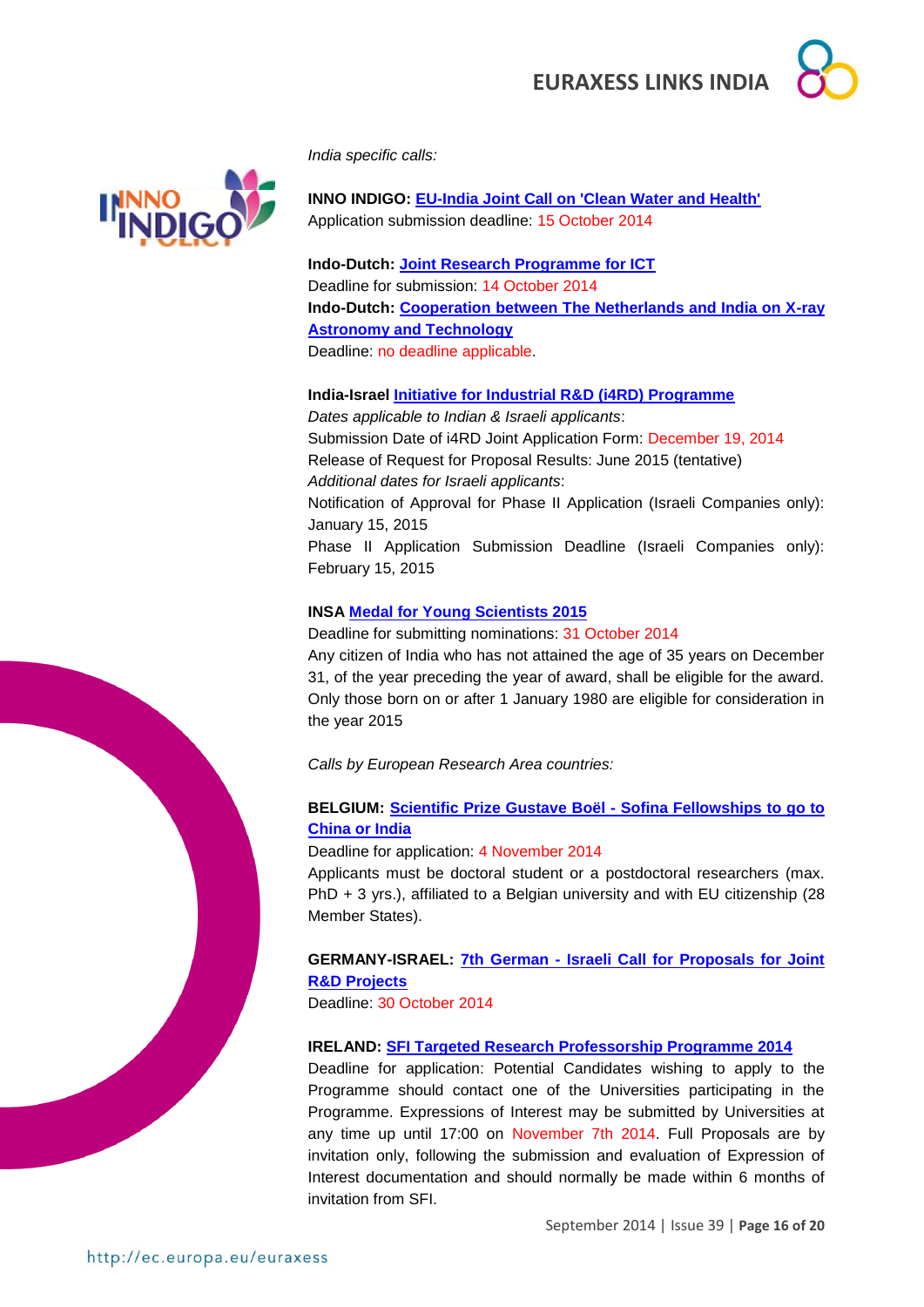

**LUXEMBOURG:** [PEARL Programme -](http://fnr.lu/en/Research-Programmes/Funding-by-Call-Type/Calls/PEARL-Programme-Annual-Call-2014) Annual Call 2014 Deadline: 15 October 2014

**LUXEMBOURG: [ATTRACT Call 2015](http://fnr.lu/en/Research-Programmes/Funding-by-Call-Type/Calls/ATTRACT-2015-Call-for-Proposals)** Deadline: 12 January 2015

**PORTUGAL: [New Media and Pervasive Systems PhD Programme by](http://siti.ulusofona.pt/~nemps/index.php?option=com_content&view=article&id=27&Itemid=151&lang=en)  [COPELABS and University Lusofona](http://siti.ulusofona.pt/~nemps/index.php?option=com_content&view=article&id=27&Itemid=151&lang=en)** Deadline for application: different deadlines

**SPAIN: [The Universidad Autónoma de Madrid-Accenture Chair's Sixth](http://www.uam.es/docencia/degin/catedra/premio2014_en.html)  [Edition of the Award for a research paper in Economics and](http://www.uam.es/docencia/degin/catedra/premio2014_en.html)  [Management of Innovation](http://www.uam.es/docencia/degin/catedra/premio2014_en.html)** Deadline for submission of papers: 30 October 2014

**SWEDEN: [Second call within the program Forest raw materials and](http://www.formas.se/en/financing/calls-for-proposals/second-call-within-the-program-forest-raw-materials-and-biomass-sustainable-primary-production)  [biomass: Sustainable primary production](http://www.formas.se/en/financing/calls-for-proposals/second-call-within-the-program-forest-raw-materials-and-biomass-sustainable-primary-production)** by Formas Deadline: 11 February 2015

**SWEDEN: Targeted call - [Sustainable building and planning](http://www.formas.se/en/financing/calls-for-proposals/targeted-call-sustainable-building-and-planning-)** by Formas Deadline: 19 February 2015

**UK: [FLexible Interchange](http://www.bbsrc.ac.uk/business/people-information/flexible-interchange-programme.aspx?utm_source=feedburner&utm_medium=feed&utm_campaign=Feed%3A+bbsrcfunding+%28BBSRC+-+Funding+opportunities%29) Programme (FLIP)** Deadline: 15 October 2014

**UK: [David Phillips Fellowships](http://www.bbsrc.ac.uk/funding/fellowships/david-phillips.aspx)** Application deadline: 5 November 2014

**UK: [Translational Fellowships](http://www.bbsrc.ac.uk/funding/fellowships/translational-fellowships.aspx)** Application deadline: 5 November 2014



**Horizon 2020: Call of expression of interest for experts**

Additional details can be found in the **Participant Portal**. We encourage you to check it and register as an expert. The call for expression of interest will remain open for the lifetime of Horizon 2020.

## <span id="page-16-0"></span>**5 Jobs**

The [EURAXESS Portal](http://ec.europa.eu/euraxess/index.cfm/general/index) provides links to information on career and grant opportunities in science and technology mainly in European countries

<span id="page-16-1"></span>5.1 EURAXESS Portal and EURAXESS Jobs

For research careers in Europe and the world, visit the [EURAXESS Jobs](http://ec.europa.eu/euraxess/index.cfm/jobs/jvSearch) website!

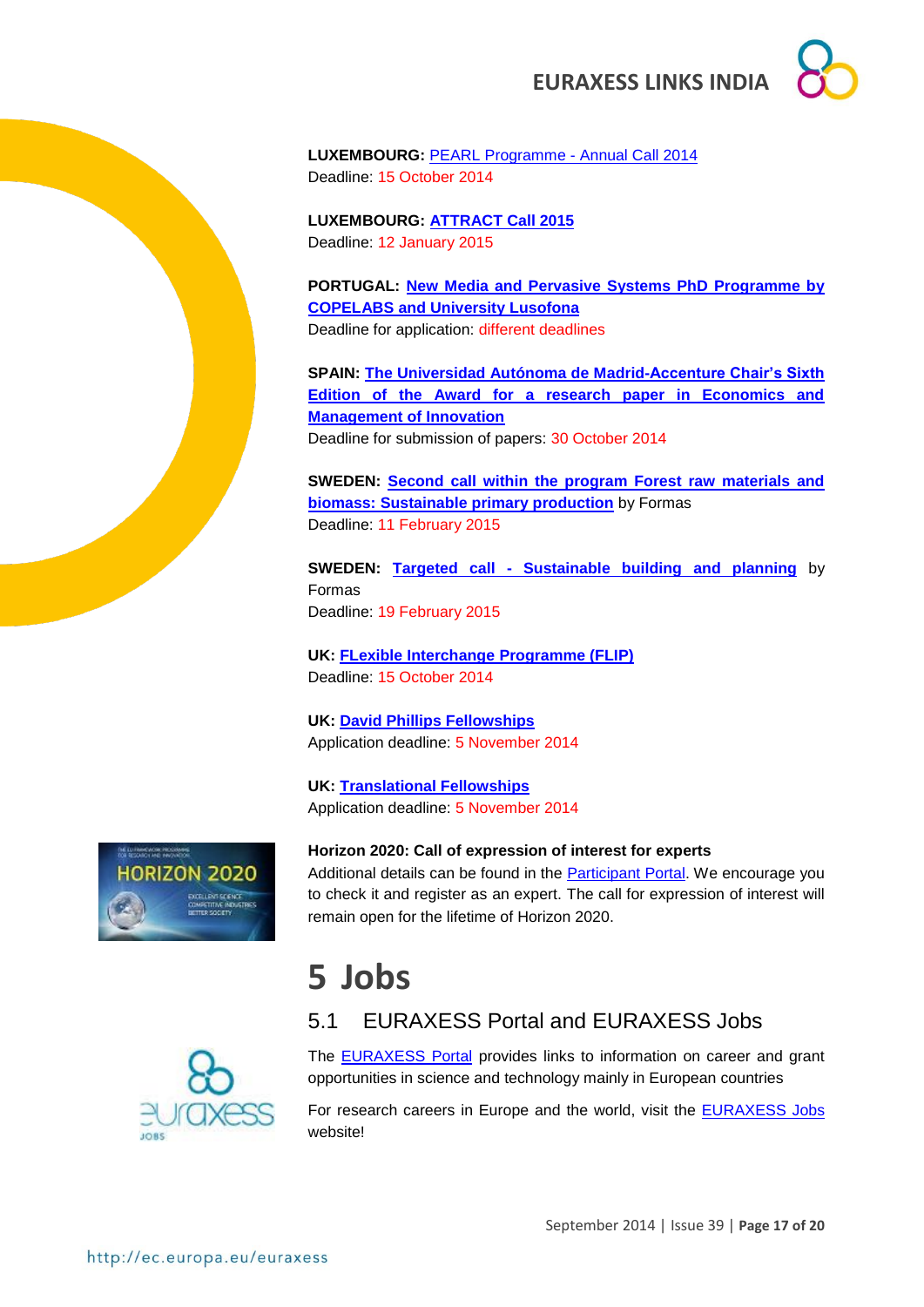Currently, there are 5000 research jobs and fellowship programmes (all over Europe but also in other countries such as in India and in all disciplines) accessible via the EURAXESS Jobs database.

## **Example of latest positions open for Indian participants:**

**[Senior postdoc: Neurogenetics of speech evolution \(Germany\):](http://ec.europa.eu/euraxess/index.cfm/jobs/jobDetails/33946961)** The candidate will have a PhD and ideally postdoc experience in neurobiology / neurogenetics and is experienced in managing mouse colonies and preparing and imaging mouse brains. **Apply by: 30 October 2014**

## <span id="page-17-0"></span>5.2Join us on LinkedIn: [linkedin.euraxess.org](http://www.linkedin.com/groups/EURAXESS-Links-Internationally-Mobile-Researchers-4990889/about)



The EURAXESS Links group on LinkedIn is for **internationally mobile researchers** to share their experiences and learn of jobs and career opportunities around the world.

It is part of the EURAXESS initiative, the European Commission's programme to support researchers, of which EURAXESS Links is its external window (i.e. for outside Europe).

The global EURAXESS LinkedIn group is complementary to the country based EURAXESS Links India community.

Example of recent employment or fellowship opportunity published on EURAXESS Links-Internationally Mobile Researchers is provided below. For further information click on the position:



### **[Andalucía Talent Hub Fellowship for experienced researchers](http://www.juntadeandalucia.es/economiainnovacionyciencia/talentia/?q=node/12546)**

The programme offers two-year fixed term contracts to 50 experienced researchers, in excellent conditions, in prestigious research institutions and connected to the powerful network of the Campuses of International Excellence based in Andalusia (Spain).

#### **Deadlines: 30 September 2014 (closed) and 14 March 2015 (open)**

### **Swiss [Government Excellence Scholarships for the academic year](http://www.sbfi.admin.ch/themen/01366/01380/02175/index.html?lang=en)  [2015-2016](http://www.sbfi.admin.ch/themen/01366/01380/02175/index.html?lang=en)**

The Swiss government awards various postgraduate scholarships to foreign scholars and researchers. The offer of Fine Arts Scholarships, Research Scholarships, Postdoctoral Scholarships for the academic year 2015-2016 is online, and the deadline for applications varies from one country to another (choose from a drop-down menu on the webpage)!

#### **Deadline for India citizen: 12 November 2014**

Deadline for ERA countries citizens: it depends on the country.

## <span id="page-17-1"></span>5.3India: Jobs at [DevNetJobsIndia](http://www.devnetjobsindia.org/)

At the time of writing this issue, DevNetJobsIndia offers positions in research and innovation. Best is to check it up in the beginning of the month when new positions are advertised.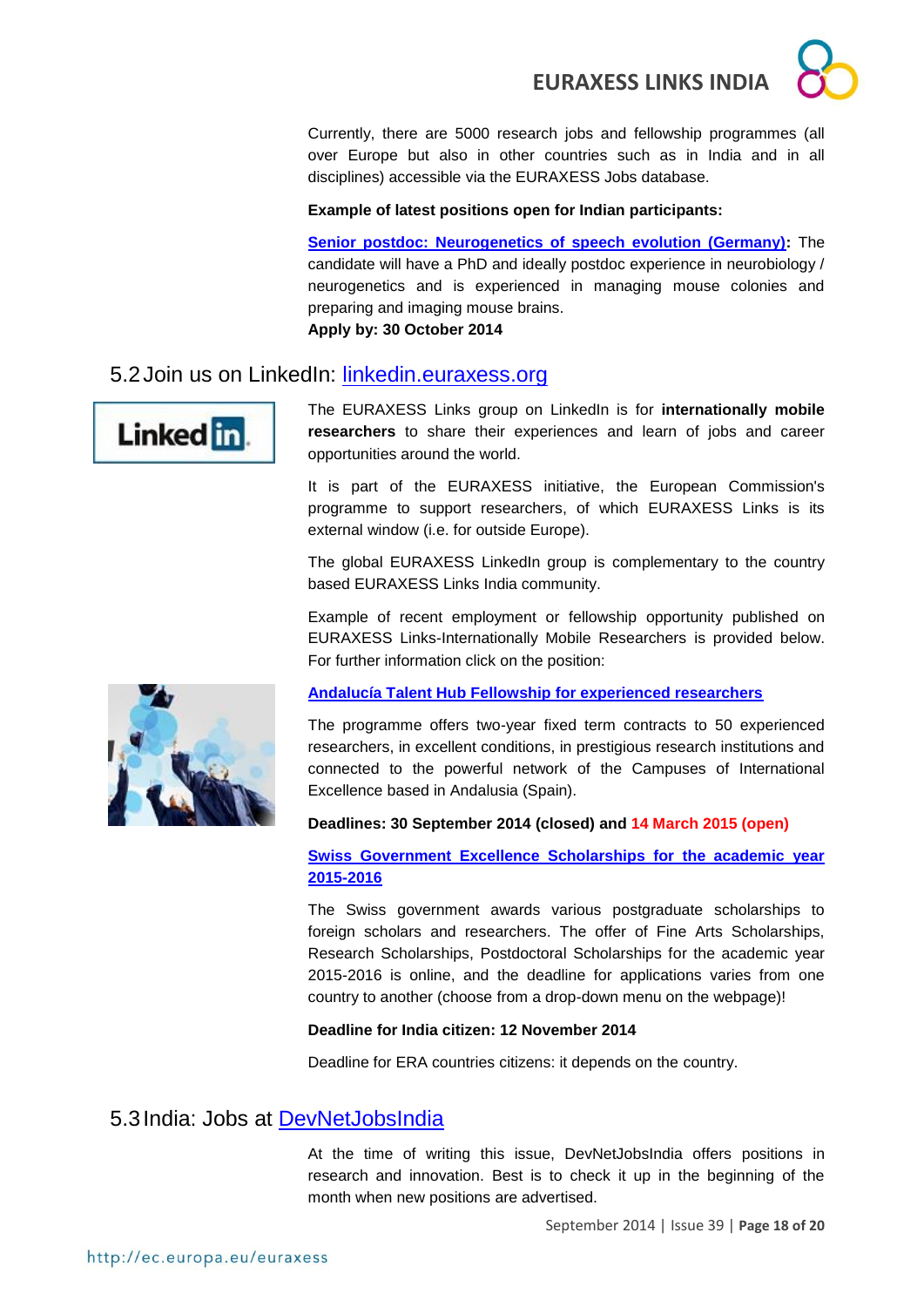

## <span id="page-18-0"></span>**6 Events**

| <b>Event (click for more details)</b>                                                                                         | <b>Location</b>           | <b>Date</b>                   |
|-------------------------------------------------------------------------------------------------------------------------------|---------------------------|-------------------------------|
| <b>6.1 Europe</b>                                                                                                             |                           |                               |
| ICT Proposers' Day 2014 by European Commission                                                                                | Florence, Italy           | $9 - 10$<br>October<br>2014   |
| Seventh International Conference of Education, Research and<br>Innovation                                                     | Seville, Spain            | November<br>$17 - 19$<br>2014 |
| EC Conference Transport Safety: Societal Challenges, Research<br>Solutions.                                                   | Genoa (Italy)             | $4 - 5$<br>December<br>2014   |
| 6.2 India                                                                                                                     |                           |                               |
| India-EU workshop: III Coastal zone management and impact on<br>society by Nansen Environmental Research Centre India (NERCI) | Mararikulam,<br>Kerala    | 6-9 October 2014              |
| <b>EURAXESS Connect and Launch of EqUIP EU-India Social Sciences</b><br>and Humanities Platform                               | <b>New Delhi</b>          | 14 October 2014               |
| EURAXESS Info Day at Bharati Vidyapeeth University                                                                            | Pune                      | 17 October 2014               |
| EURAXESS Science Slam India 2014 - LIVE finals by EURAXESS<br>Links India in partnership with TIFR                            | Mumbai                    | 1 November 2014               |
| <b>EU-INDIA STI Cooperation Days (Theme: Energy)</b>                                                                          | Chennai                   | $12 - 13$<br>November         |
| (EURAXESS Links India will be in)                                                                                             |                           | 2014                          |
| Confederation of Indian Industry's KNoWLEDGeXPO<br>(EURAXESS Links India will be in)                                          | Noida, Delhi NCR          | November<br>$20 - 22$<br>2014 |
| <b>Commonwealth Science Conference</b>                                                                                        | Bangalore                 | November<br>$25 - 28$<br>2014 |
| <b>European Higher Education Fair India 2014 (EHEF)</b>                                                                       | <b>New Delhi</b>          | 30/11-1/12 2014               |
| (EURAXESS Links India will be in)                                                                                             |                           |                               |
| European Higher Education Fair India 2014 (EHEF)                                                                              | Bengaluru                 | 3 December 2014               |
| European Higher Education Fair India 2014 (EHEF)                                                                              | Kolkata                   | 5 December 2014               |
| (EURAXESS Links India will be in)                                                                                             |                           |                               |
| Health Care Ventures Visit to India by India Platform                                                                         | Delhi<br>and<br>Bangalore | December<br>$13 - 21$<br>2014 |